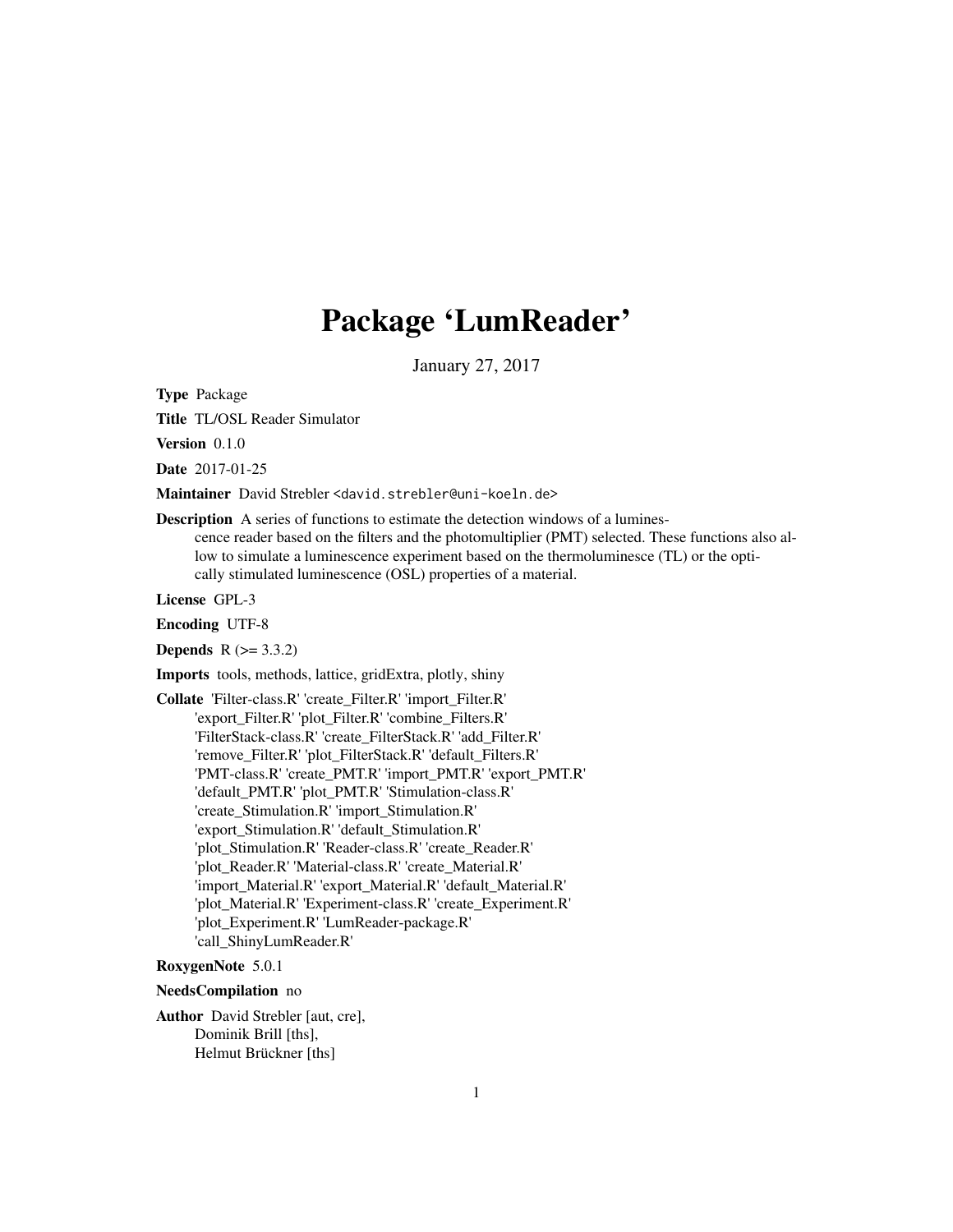Repository CRAN

Date/Publication 2017-01-27 10:17:39

## R topics documented:

| $\overline{3}$ |
|----------------|
| $\overline{4}$ |
| 5              |
| 5              |
| 6              |
| $\overline{7}$ |
| 8              |
| 9              |
| 11             |
| 12             |
| 13             |
| 14             |
| 15             |
| 16             |
| 16             |
| 17             |
| 18             |
| 19             |
| 20             |
| 21             |
| 22             |
| 23             |
| 24             |
| 25             |
| 25             |
| 26             |
| 27             |
| 28             |
| 29             |
| 29             |
| 30             |
| 31             |
| 31             |
| 32             |
| 33             |
| 34             |
|                |
|                |
|                |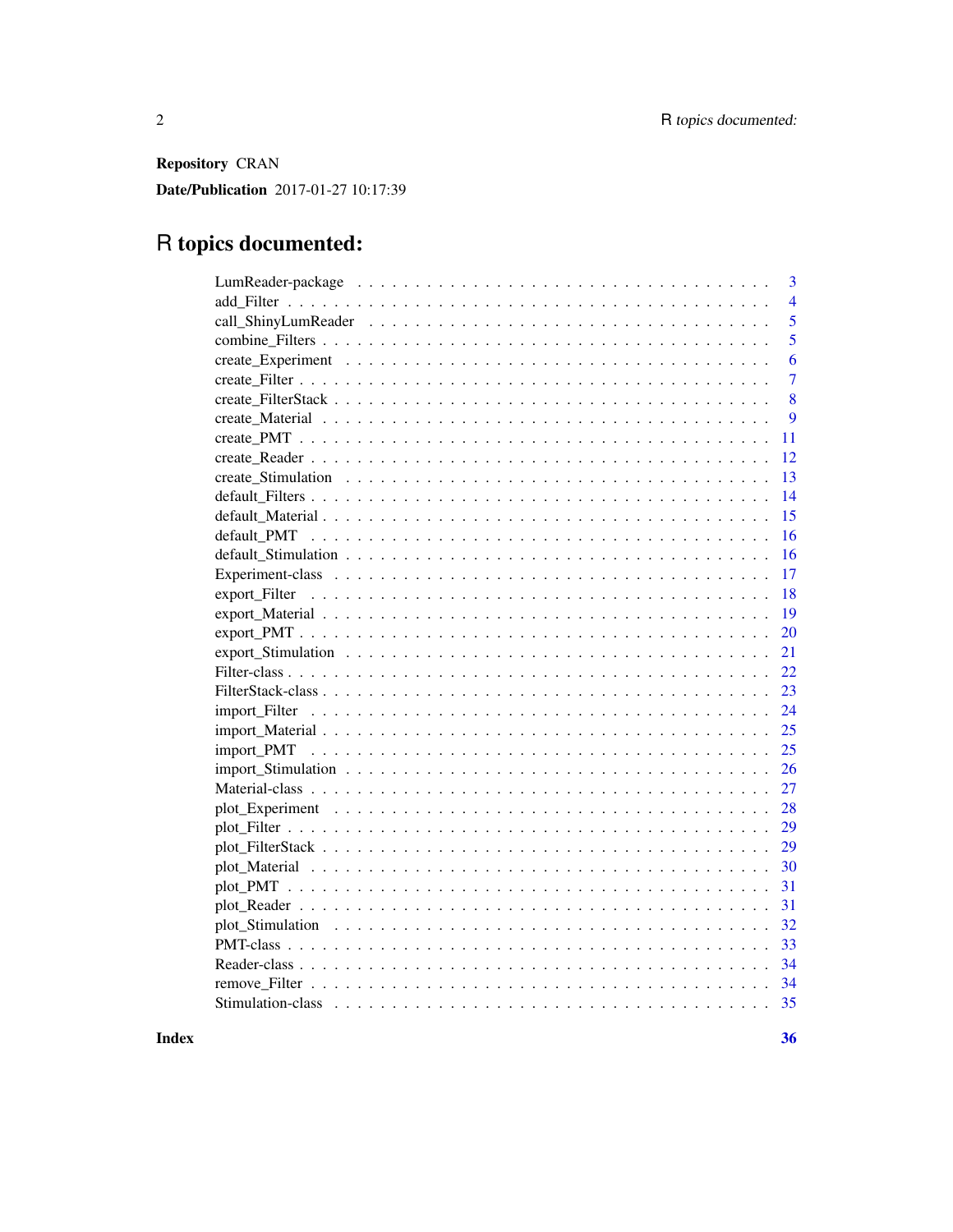<span id="page-2-0"></span>LumReader-package *Tools to simulate a TL/OSL Reader*

#### Description

A series of functions to estimate the detection windows of a luminescence reader based on the filters and the photomultiplier (PMT) selected. These functions also allow to simulate a luminescence experiment based on the thermoluminesce (TL) or the optically stimulated luminescence (OSL) properties of a material. For those only interested by filter combination, the package can provide the transmission property of a filter stack. The user can used the filters, detection units, stimulation units and materials already included in the package or creates its own.

## Details

| Package: | <b>TL</b> dating |
|----------|------------------|
| Type:    | Package          |
| Version: | 0.1.0            |
| Date:    | 2017-01-25       |
| License: | $GPI - 3$        |

#### Author(s)

Authors

David Strebler, University of Cologne, Germany

#### Supervisor

| Helmut Brückner, | University of Cologne, Germany |
|------------------|--------------------------------|
| Dominik Brill,   | University of Cologne, Germany |

#### Project source code repository

<https://github.com/dstreble/LumReader>

#### Package maintainer

David Strebler, Geographisches Institut, Universitat zu Koeln, Cologne, Germany. <david.strebler@uni-koeln.de>

#### Acknowledgement

This project is realized in the context of the CRC 806 "Our Way to Europe" ([http://www.sfb806.](http://www.sfb806.uni-koeln.de/) [uni-koeln.de/](http://www.sfb806.uni-koeln.de/)) which is funded by the German Research foundation (DFG).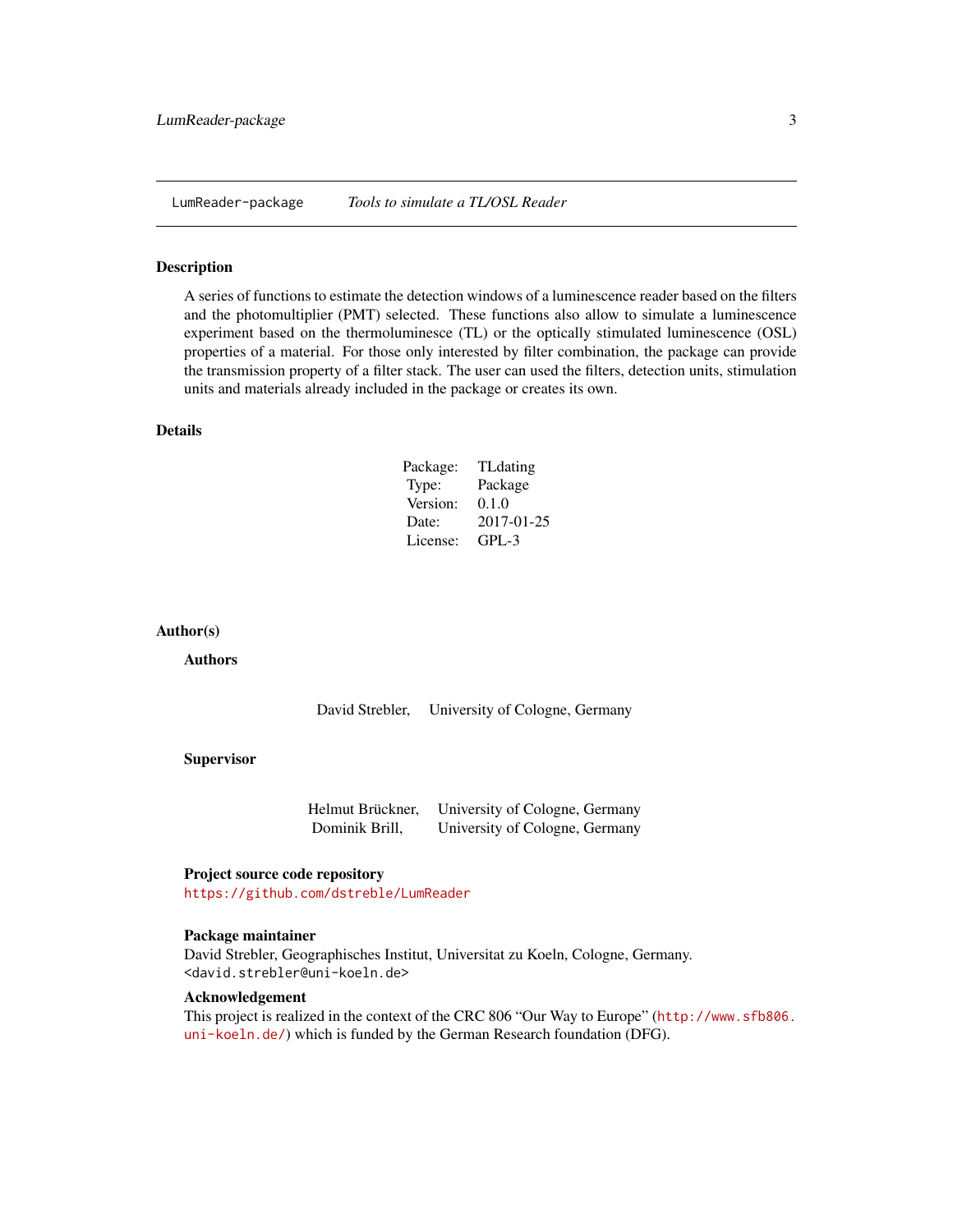<span id="page-3-0"></span>

## Description

This function adds a filter to a stack

#### Usage

add\_Filter(object, filter)

## Arguments

| object | Filter Stack from which the filter has to be added |
|--------|----------------------------------------------------|
| filter | Filter that has to be added                        |

## Author(s)

David Strebler, University of Cologne (Germany).

## Examples

```
#create filters
filter1 <- default_Filters('example')[[1]]
filter2 <- default_Filters('example2')[[1]]
#Create filterStack
name <- "example"
description <- "non realistic filterStack"
filters <- list(filter1)
filterStack <- create_FilterStack(name, description, filters)
plot_FilterStack(filterStack)
#add_Filter
filterStack <- add_Filter(filterStack, filter2)
```
plot\_FilterStack(filterStack)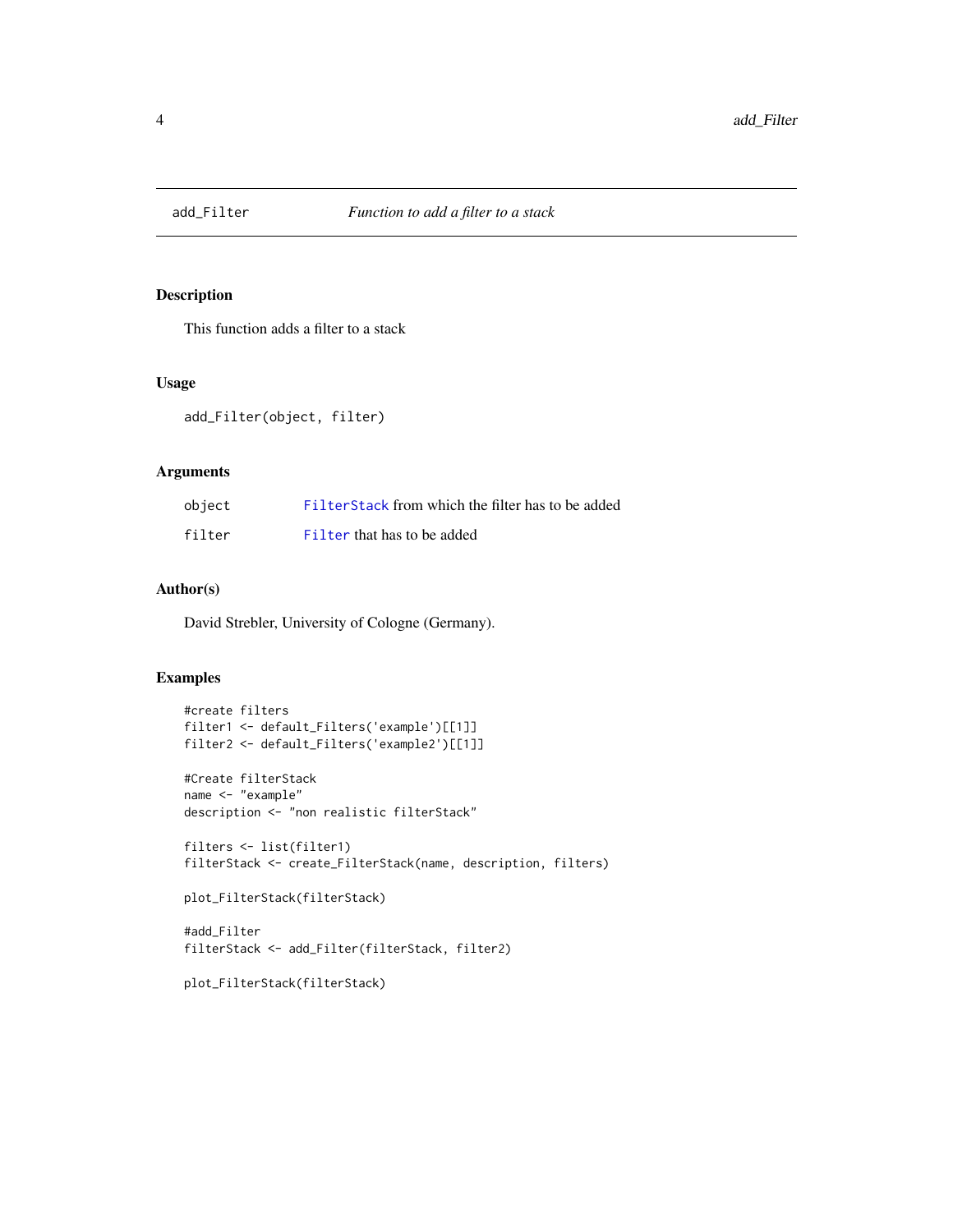<span id="page-4-0"></span>call\_ShinyLumReader *ShinyLumReader application*

## Description

This function calls the 'shinyLumReader' application.

## Usage

```
call_ShinyLumReader()
```
## Author(s)

David Strebler, University of Cologne (Germany).

## Examples

```
## Not run:
call_ShinyLumReader()
```
## End(Not run)

combine\_Filters *Function to combine two filters*

## Description

This function creates a new filter out of 2 filters.

## Usage

```
combine_Filters(filter1, filter2)
```
## Arguments

| filter1 | Filter First of the two filters to combine.  |
|---------|----------------------------------------------|
| filter2 | Filter Second of the two filters to combine. |

#### Value

The function creates a new [Filter](#page-21-1) object.

## Author(s)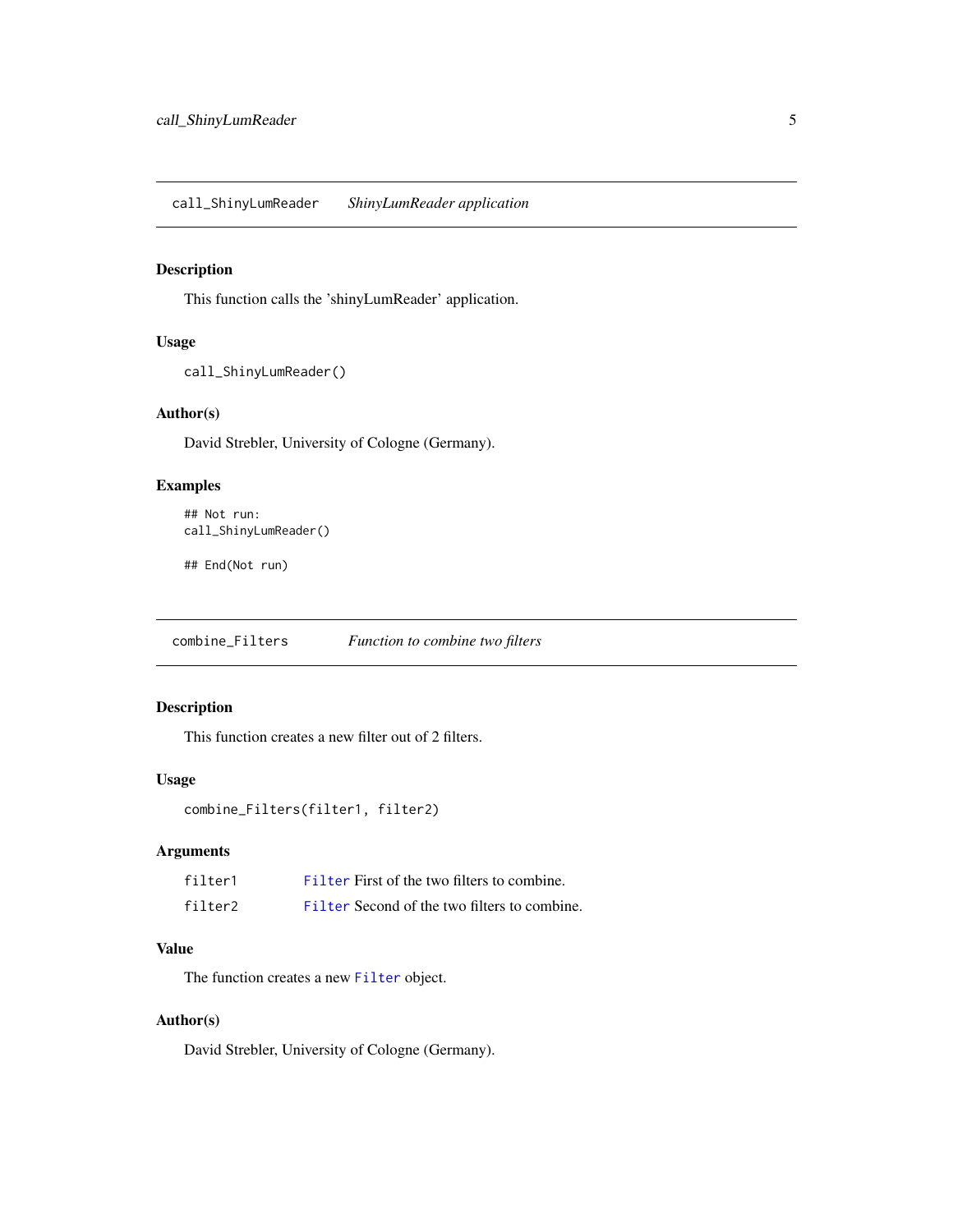## Examples

```
filter
#create filters
filter1 <- default_Filters('example')[[1]]
filter2 <- default_Filters('example2')[[1]]
new.filter <- combine_Filters (filter1, filter2)
plot_Filter(new.filter)
```
create\_Experiment *Function to create a Experiment.*

## Description

This function create a new Experiment.

#### Usage

```
create_Experiment(name, description, reader, material, type = NULL,
  interval = NULL)
```
## Arguments

| name        | character: Name of the Experiment.                                     |
|-------------|------------------------------------------------------------------------|
| description | character: Description of the Experiment.                              |
| reader      | Reader: Reader used for the Experiment.                                |
| material    | Material: Material used for the Experiment.                            |
| type        | character: type of experiment ('TL' or 'OSL').                         |
| interval    | numeric: Temperature or wavelength on which the experiment focuses on. |

## Value

This function return a new Experiment.

## Author(s)

<span id="page-5-0"></span>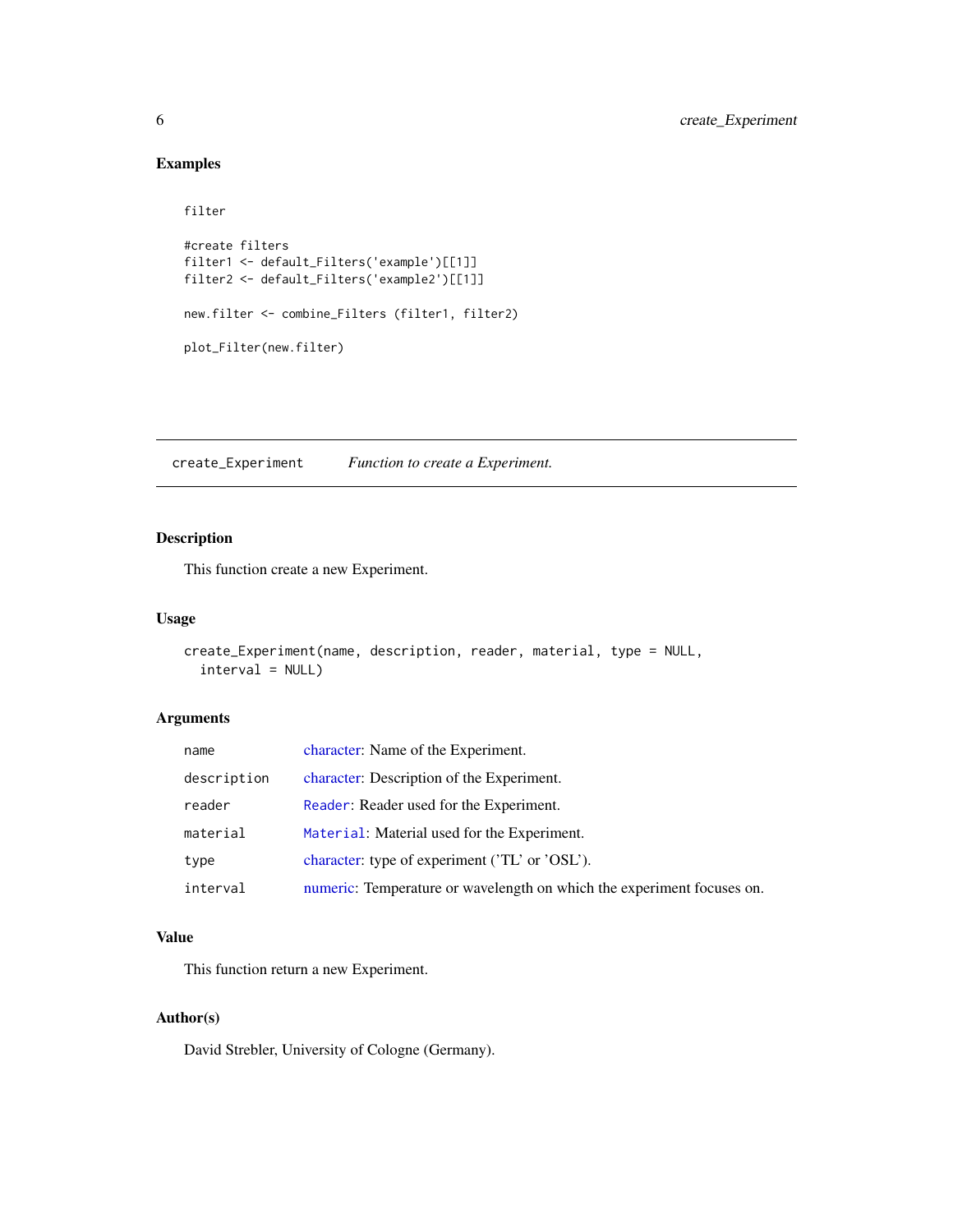## <span id="page-6-0"></span>create\_Filter 7

## Examples

```
# Create info
name <- 'example'
description <- 'example'
# Create reader components
filter <- default_Filters('example')
filterStack <- create_FilterStack(name, description, filter)
stimulation <- default_Stimulation('example')
PMT <- default_PMT('example')
# Create reader
reader <- create_Reader(name, description, stimulation, filterStack, PMT)
# Create material
material <- default_Material('example')
experiment <- create_Experiment(name, description,reader,material, 'OSL')
plot_Experiment(experiment)
```
create\_Filter *Function to create a filter.*

## Description

This function create a new filter.

#### Usage

```
create_Filter(name, description, reference.thickness, thickness = NULL,
  reflexion, transmission)
```
#### Arguments

| name                | character: Name of the filter.                                                 |  |
|---------------------|--------------------------------------------------------------------------------|--|
| description         | character: Description of the filter.                                          |  |
| reference.thickness |                                                                                |  |
|                     | numeric: Reference thickness of the filter.                                    |  |
| thickness           | numeric: Thickness of the filter (by default thickness = reference.thickness). |  |
| reflexion           | numeric: Reflexion of the filter (1-P).                                        |  |
| transmission        | numeric: Transmission of the filter (T).                                       |  |

## Value

This function return a new filter.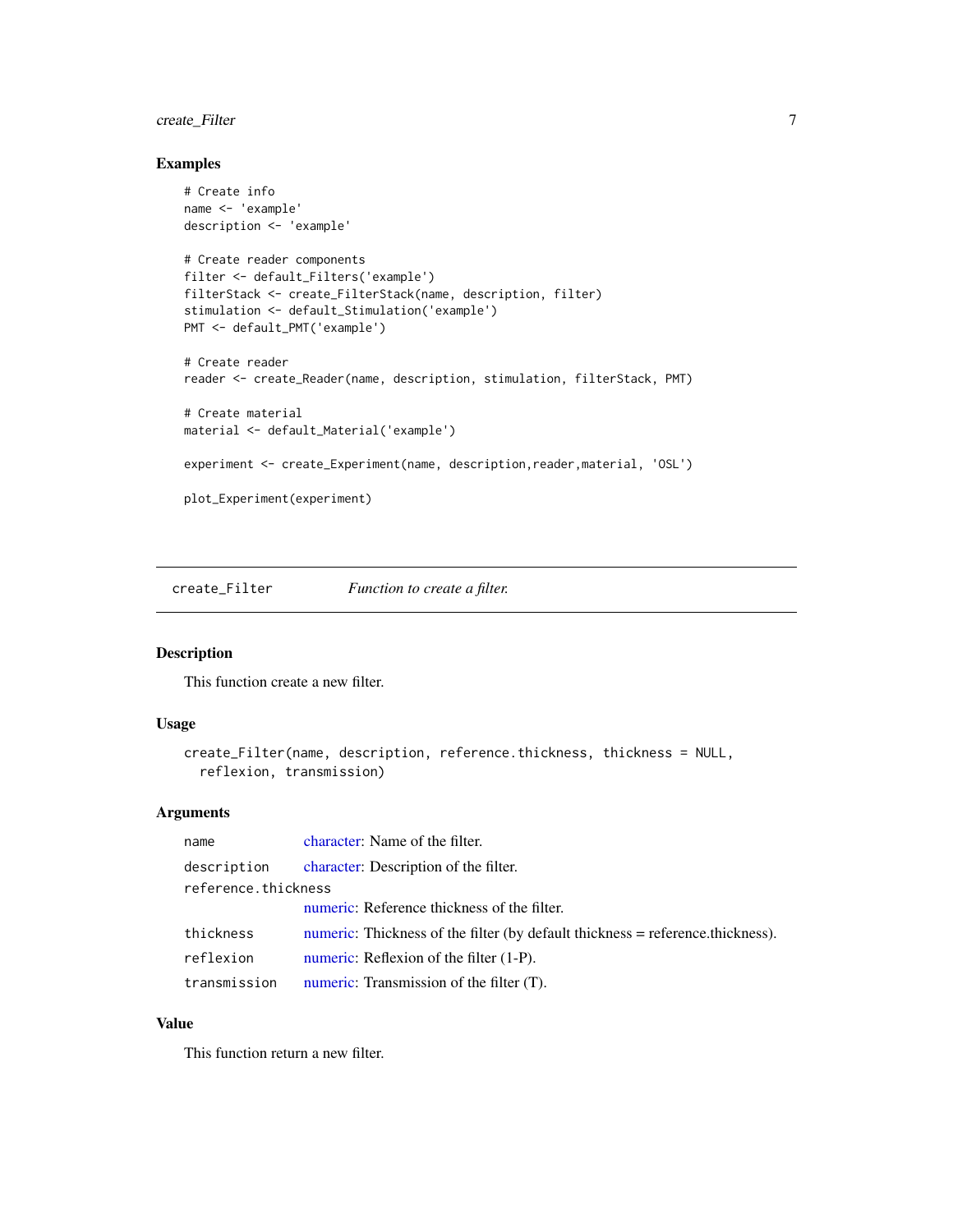## <span id="page-7-0"></span>Author(s)

David Strebler, University of Cologne (Germany).

## Examples

```
#Data
wavelength <- seq(200,1000,10)
values \le dnorm(x = wavelength, mean = 400, sd = 50)\stardnorm(x = wavelength, mean = 200, sd = 50)
values <- values/max(values)
name <- "example"
description <- "non realistic filter"
reference.thickness <- 1
reflexion <- 1
transmission <- matrix(data=c(wavelength,
                               values),
                       nrow = 81,
                       ncol = 2,
                       byrow = FALSE)
#Filter
filter <- create_Filter(name = name,
                        description = description,
                        reference.thickness = reference.thickness,
                        reflexion = reflexion,
                        transmission = transmission)
plot_Filter(filter)
```
create\_FilterStack *Function to create a filter stack*

#### Description

This function create a new filter stack

#### Usage

create\_FilterStack(name, description, filters)

## Arguments

| name        | character: Name of the filter stack.        |
|-------------|---------------------------------------------|
| description | character: Description of the filter stack. |
| filters     | list: Filter included in the stack          |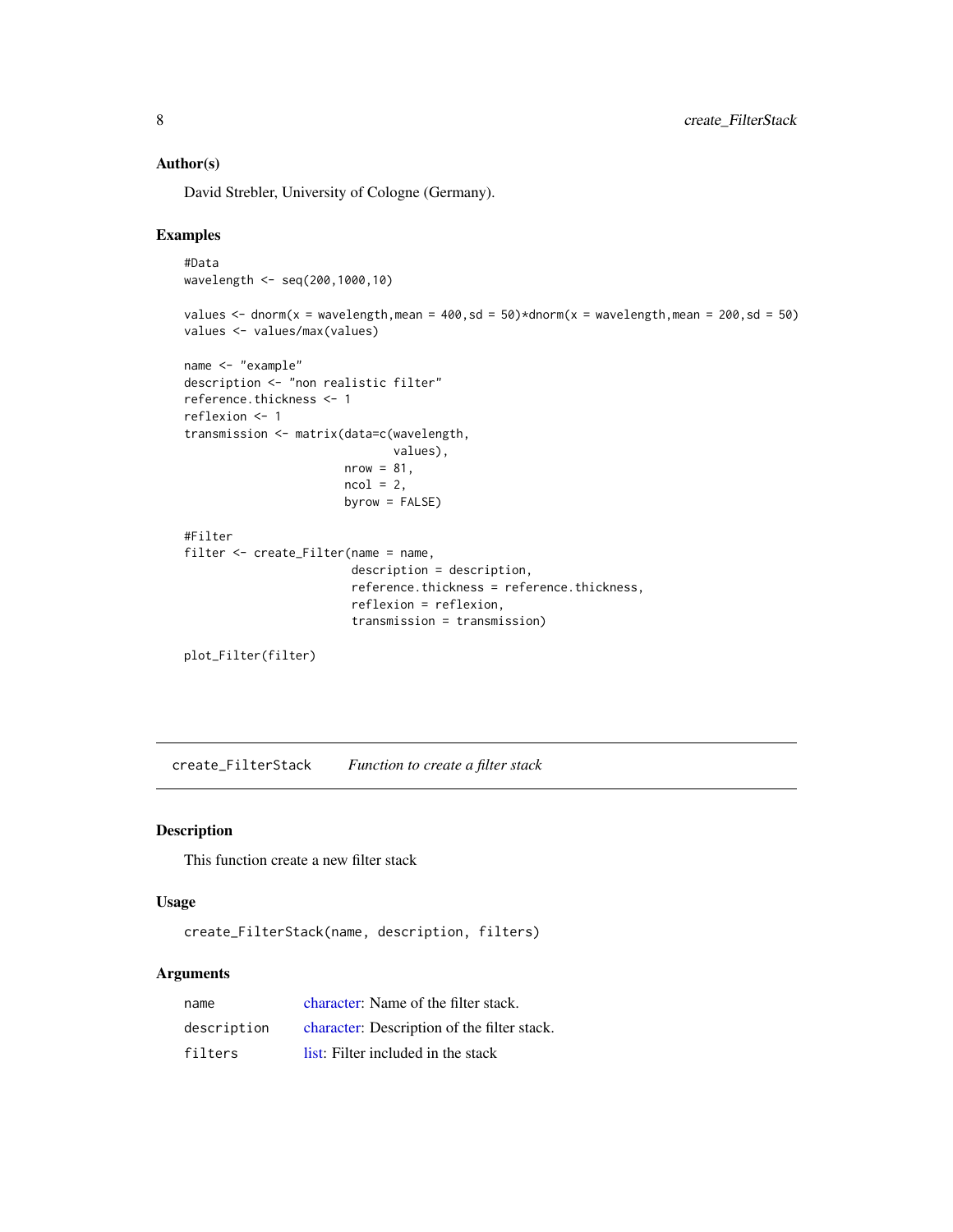```
create_Material 9
```
## Value

This function return a new filter stack.

#### Author(s)

David Strebler, University of Cologne (Germany).

## Examples

```
#Data
name <- "example"
description <- "non realistic filterStack"
filters <- default_Filters(c('example','example2'))
#Filterstack
filterstack <- create_FilterStack(name,description,filters)
plot_FilterStack(filterstack)
```
create\_Material *Function to create a Material.*

## Description

This function create a new Material.

## Usage

```
create_Material(name, description.TL, description.OSL, TL, OSL)
```
## Arguments

| name            | character: Name of the material.                                      |
|-----------------|-----------------------------------------------------------------------|
|                 | description. TL character: description of the material TL properties. |
| description.0SL |                                                                       |
|                 | character: description of the material OSL properties.                |
| TL              | numeric: TL response of the Material [a.u.].                          |
| 0SL             | numeric: TL of the Material [a.u.].                                   |

## Value

This function return a new Material.

## Author(s)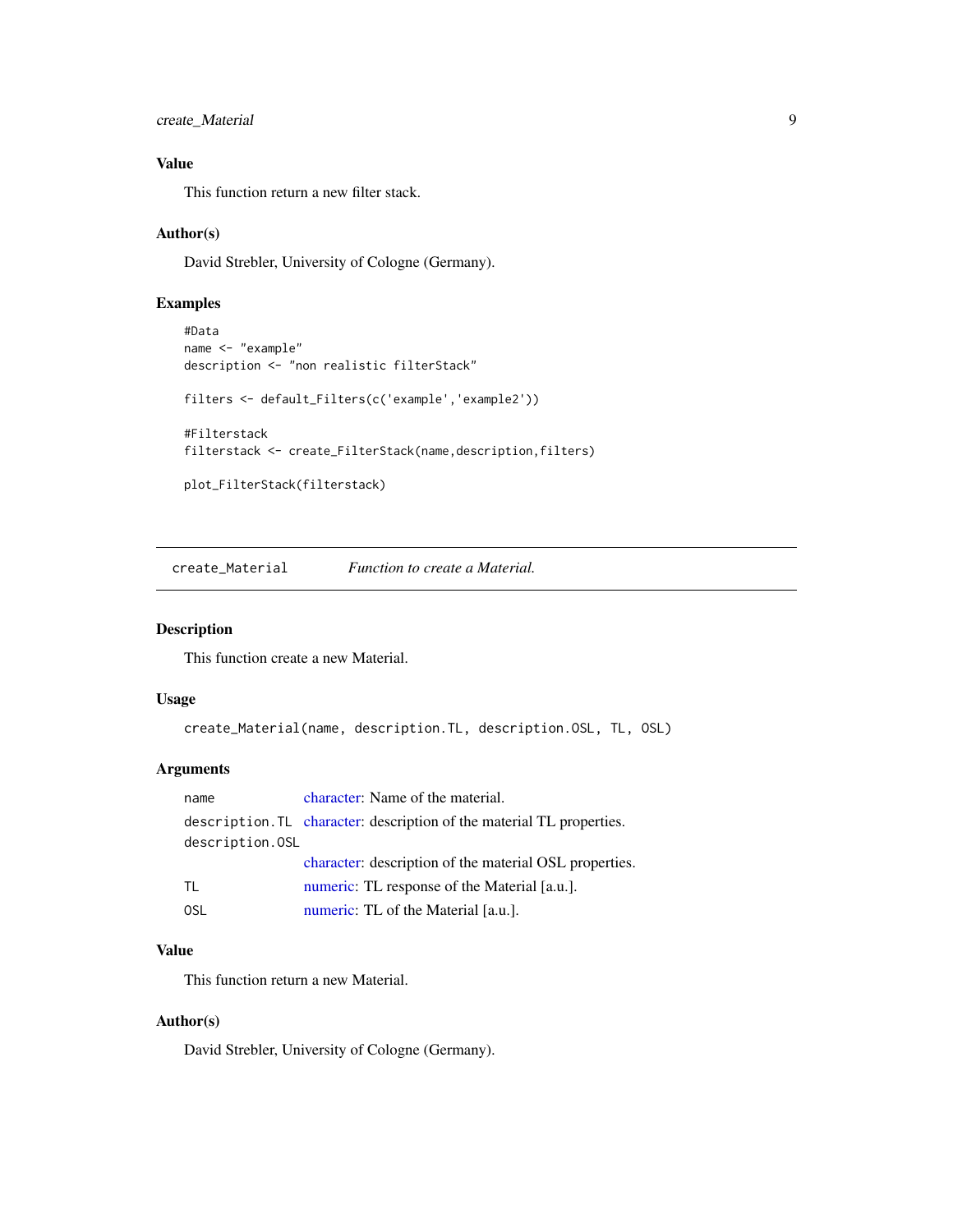### Examples

```
#Data
name <- "example"
# TL
description.TL <- "example"
TL.wavelength <- seq(200,1000,10)
TL.temperatures <- seq(0,800,10)
# TL peak
TL.peak.x <- dnorm(TL.wavelength,400,50)
TL.peak.x <- rep(TL.peak.x,each=length(TL.temperatures))
TL.peak.x <- TL.peak.x/max(TL.peak.x)
TL.peak.y <- dnorm(TL.temperatures,400,25)
TL.peak.y <- rep(TL.peak.y,times=length(TL.wavelength))
TL.peak.y <- TL.peak.y/max(TL.peak.y)
TL.signal <- TL.peak.x*TL.peak.y
TL <- matrix(data=c(rep(TL.wavelength,
                        each=length(TL.temperatures)),
                    rep(TL.temperatures,
                        times=length(TL.wavelength)),
                    TL.signal),
             nrow = length(TL.signal),
             ncol = 3,
             byrow = FALSE)
# OSL
description.OSL <- "example"
OSL.wavelength <- seq(200,1000,10)
OSL.color <- seq(200,1000,10)
OSL.peak.x <- dnorm(OSL.wavelength,300,100)
OSL.peak.x <- rep(OSL.peak.x,each=length(OSL.color))
OSL.peak.x <- OSL.peak.x/max(OSL.peak.x)
OSL.peak.y <- dnorm(OSL.color,500,50)
OSL.peak.y <- rep(OSL.peak.y,times=length(OSL.wavelength))
OSL.peak.y <- OSL.peak.y/max(OSL.peak.y)
OSL.signal <- OSL.peak.x*OSL.peak.y
OSL <- matrix(data=c(rep(OSL.wavelength,
                         each=length(OSL.color)),
                     rep(OSL.color,
```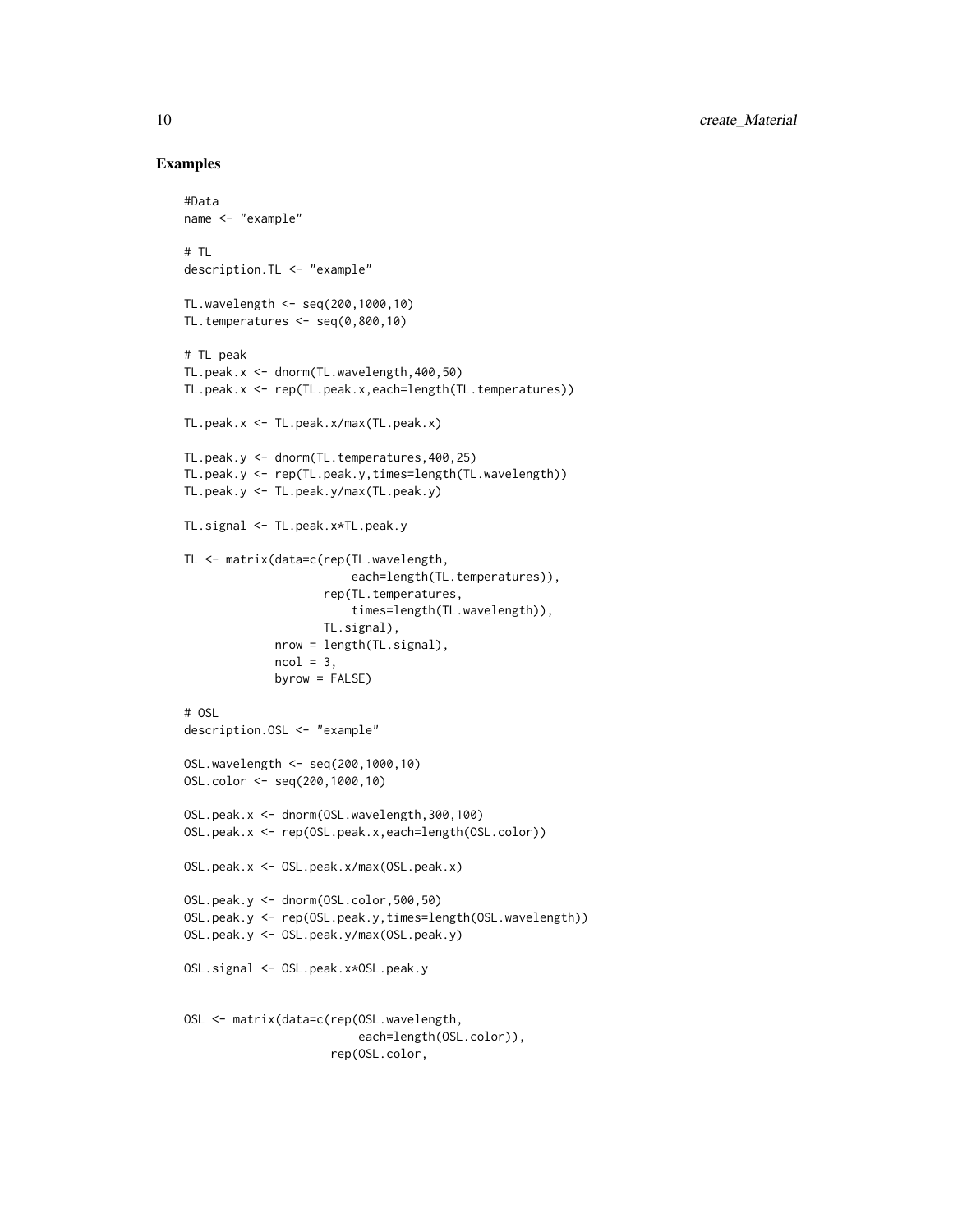## <span id="page-10-0"></span>create\_PMT 11

```
times=length(OSL.wavelength)),
                     OSL.signal),
              nrow = length(OSL.signal),
              ncol = 3,
             byrow = FALSE)
# Material
material <- create_Material(name = name,
```

```
description. TL = description. TL,
TL = TL,
description.OSL = description.OSL,
OSL = OSL)
```
plot\_Material(material)

create\_PMT *Function to create a PMT.*

#### Description

This function create a new PMT.

#### Usage

create\_PMT(name, description, efficiency)

## Arguments

| name        | character: Name of the PMT.            |
|-------------|----------------------------------------|
| description | character: Description of the PMT.     |
| efficiency  | numeric: efficiency of the PMT [mA/W]. |

## Value

This function return a new PMT.

## Author(s)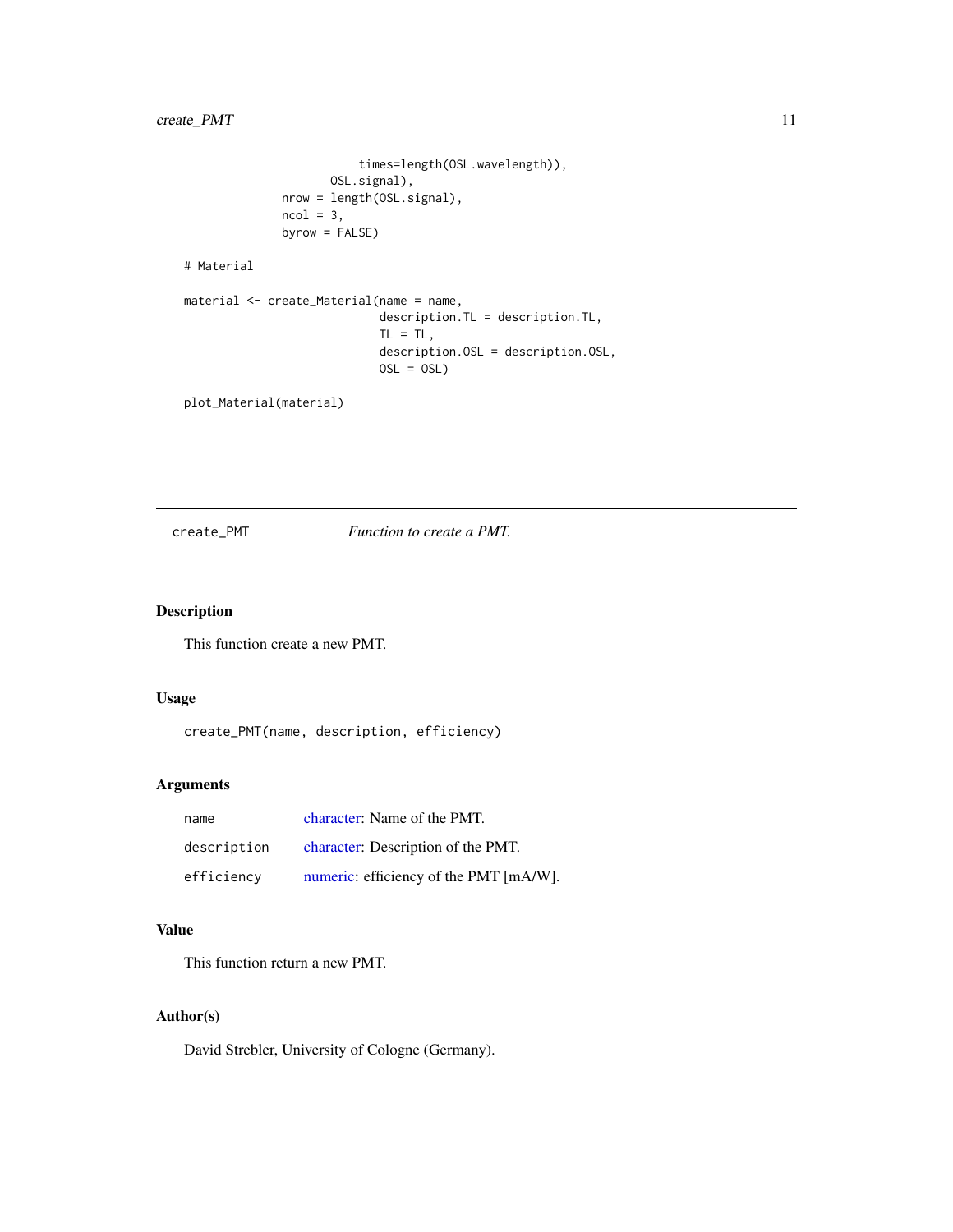## Examples

```
# Data
name <- "example"
description <- "non realistic PMT"
wavelength <- seq(200,1000,10)
values \le - dnorm(x = wavelength, mean = 300, sd = 150)
values <- values/max(values)
efficiency <- matrix(data=c(wavelength,
                            values),
                     nrow = 81,ncol = 2,
                     byrow = FALSE)
#PMT
PMT <- create_PMT(name = name,
                  description = description,
                  efficiency = efficiency)
plot_PMT(PMT)
```
create\_Reader *Function to create a Reader.*

## Description

This function create a new Reader.

## Usage

create\_Reader(name, description, stimulation, filterStack, PMT)

## Arguments

| name        | character: Name of the Reader.            |
|-------------|-------------------------------------------|
| description | character: Description of the Reader.     |
| stimulation | numeric: Excitation source of the Reader. |
| filterStack | numeric: filter stack of the Reader.      |
| <b>PMT</b>  | numeric: PMT of the Reader.               |

## Value

This function return a new Reader.

<span id="page-11-0"></span>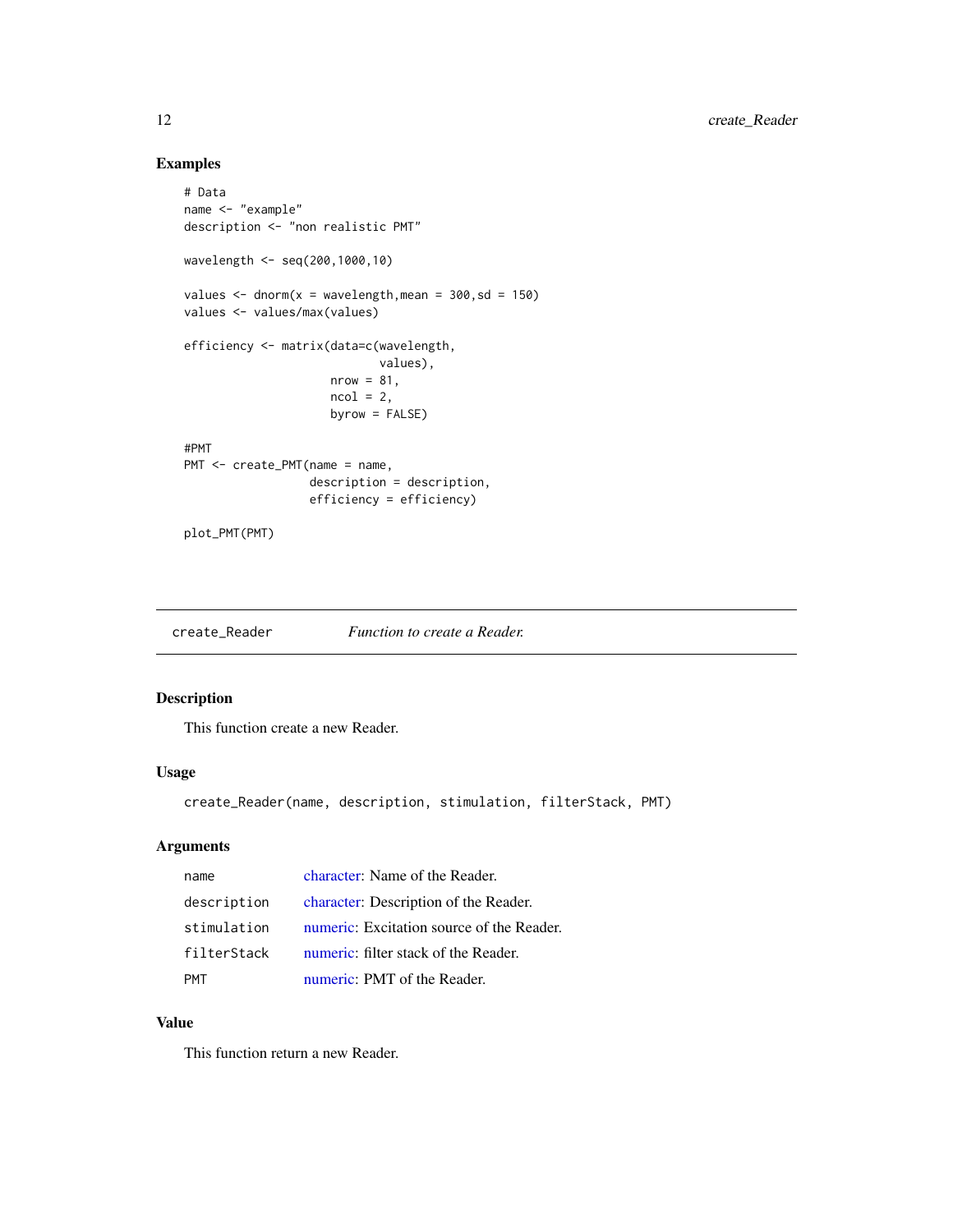<span id="page-12-0"></span>create\_Stimulation 13

## Author(s)

David Strebler, University of Cologne (Germany).

## Examples

```
# Data
name <- 'example'
description <- 'example'
# Create reader components
filter <- default_Filters('example')
filterStack <- create_FilterStack(name, description, filter)
stimulation <- default_Stimulation('example')
PMT <- default_PMT('example')
reader <- create_Reader(name, description, stimulation, filterStack, PMT)
plot_Reader(reader)
```
create\_Stimulation *Function to create a Stimulation.*

## Description

This function create a new Stimulation.

#### Usage

create\_Stimulation(name, description, type, emission)

#### Arguments

| name        | character: Name of the Stimulation.                 |
|-------------|-----------------------------------------------------|
| description | character: Description of the Stimulation.          |
| type        | character: Type of the Stimulation ('TL' or 'OSL'). |
| emission    | numeric: emission of the Stimulation [u.a].         |

#### Value

This function return a new Stimulation.

## Author(s)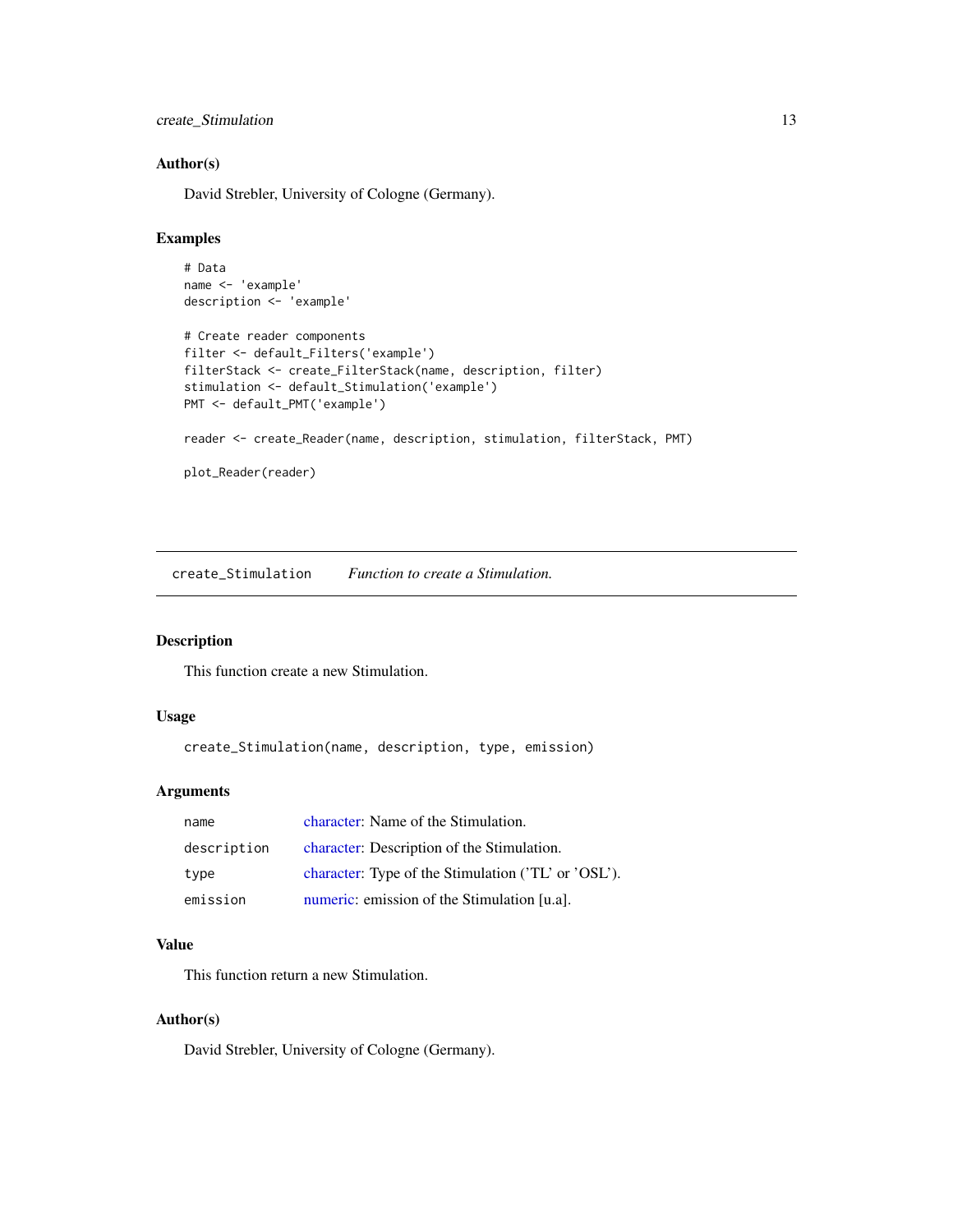## Examples

```
# Data
name <- "example"
description <- "non realistic stimulation"
wavelength <- seq(200,1000,10)
values \le - dnorm(x = wavelength, mean = 500, sd = 25)
values <- values/max(values)
emission <- matrix(data=c(wavelength,
                          values),
                   nrow = 81,
                   ncol = 2,
                   byrow = FALSE)
stimulation <- create_Stimulation(name = name,
                                  description = description,
                                  type = 'OSL',
                                  emission = emission)
plot_Stimulation(stimulation)
```
default\_Filters *Fonction to upload the default filters.*

## Description

This fonction generates a list containing the filters included in the packages

#### Usage

default\_Filters(names, thickness = NULL)

## Arguments

| names     | character (with default): Names of the filters to import.     |
|-----------|---------------------------------------------------------------|
| thickness | character (with default): thickness of the filters to import. |

## Value

This function return a list containing the filters included in the package.

## Author(s)

<span id="page-13-0"></span>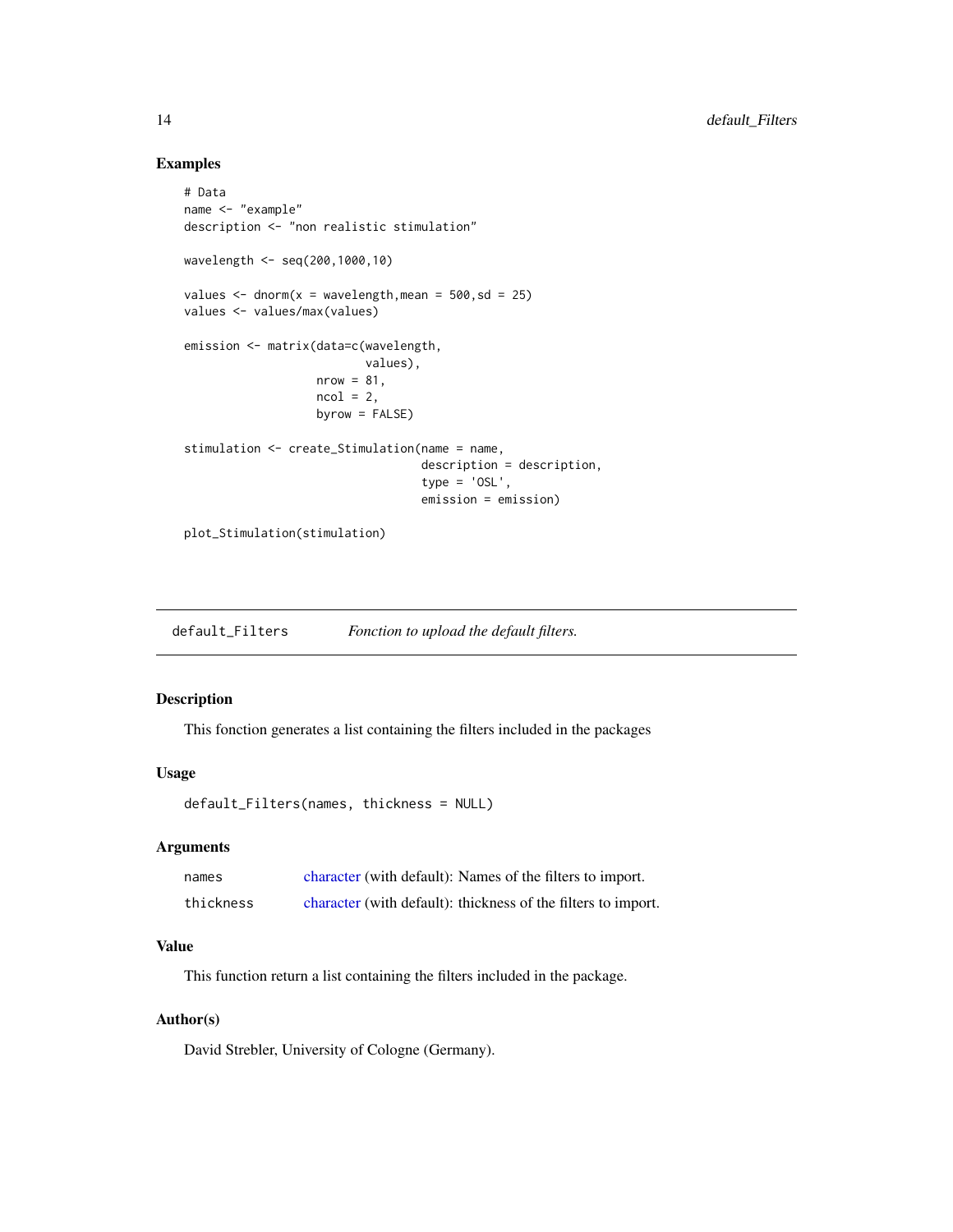## <span id="page-14-0"></span>default\_Material 15

## Examples

example <- default\_Filters('example')[[1]]

plot\_Filter(example)

default\_Material *Fonction to upload the default Material.*

## Description

This fonction generates a list containing the Material included in the packages

## Usage

```
default_Material(name)
```
## Arguments

name [character](#page-0-0) (with default): name of the Material to import.

## Value

This function return a list containing the Material included in the package.

## Author(s)

David Strebler, University of Cologne (Germany).

## Examples

example <- default\_Material('example')

plot\_Material(example)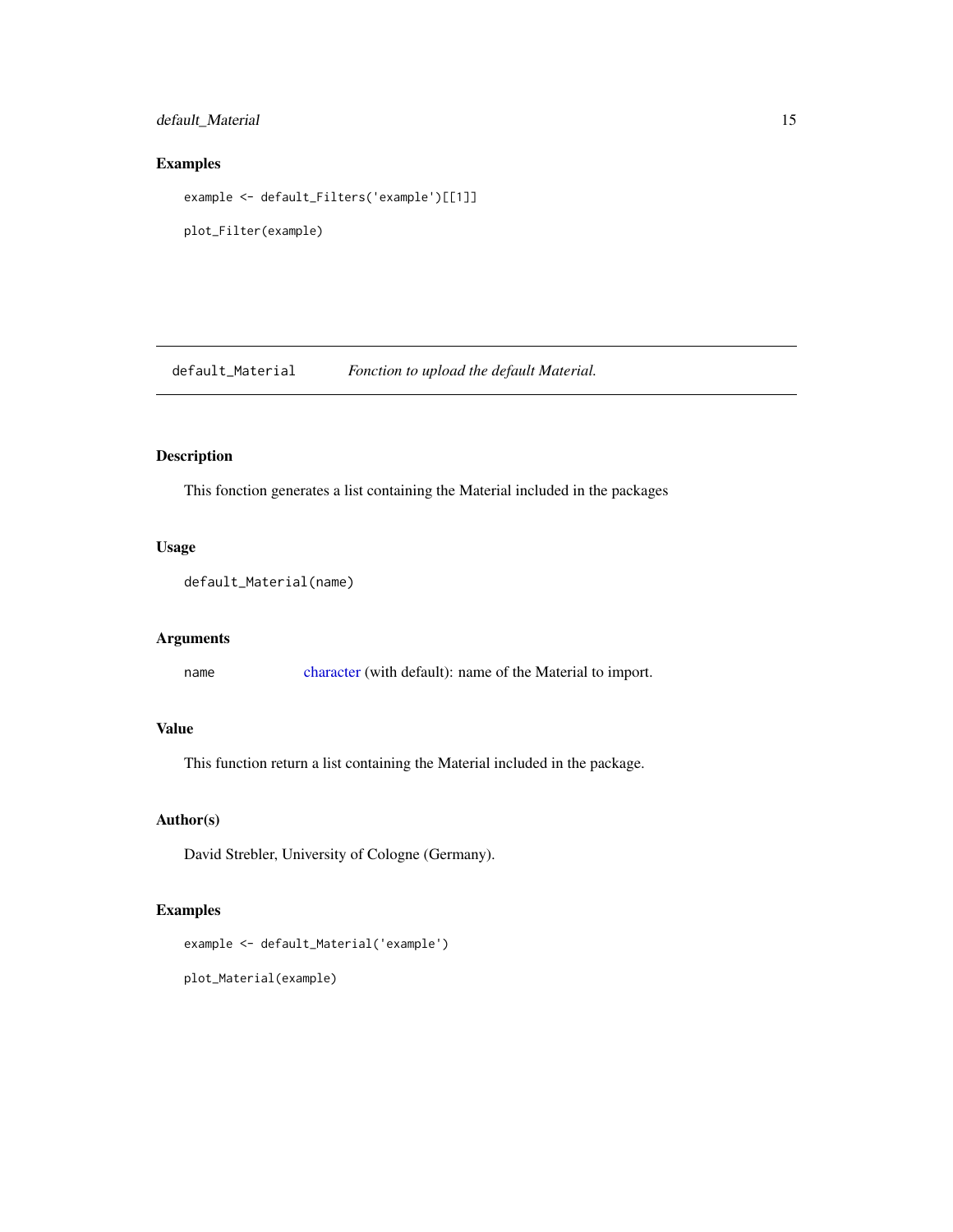<span id="page-15-0"></span>

## Description

This fonction generates a list containing the PMT included in the packages

## Usage

default\_PMT(name)

## Arguments

name [character](#page-0-0) (with default): name of the PMT to import.

## Value

This function return a list containing the PMT included in the package.

## Author(s)

David Strebler, University of Cologne (Germany).

## Examples

```
example <- default_PMT('example')
```
plot\_PMT(example)

default\_Stimulation *Fonction to upload the default Stimulation.*

## Description

This fonction generates a list containing the Stimulation included in the packages

#### Usage

```
default_Stimulation(name)
```
#### Arguments

name [character](#page-0-0) (with default): name of the Stimulation to import.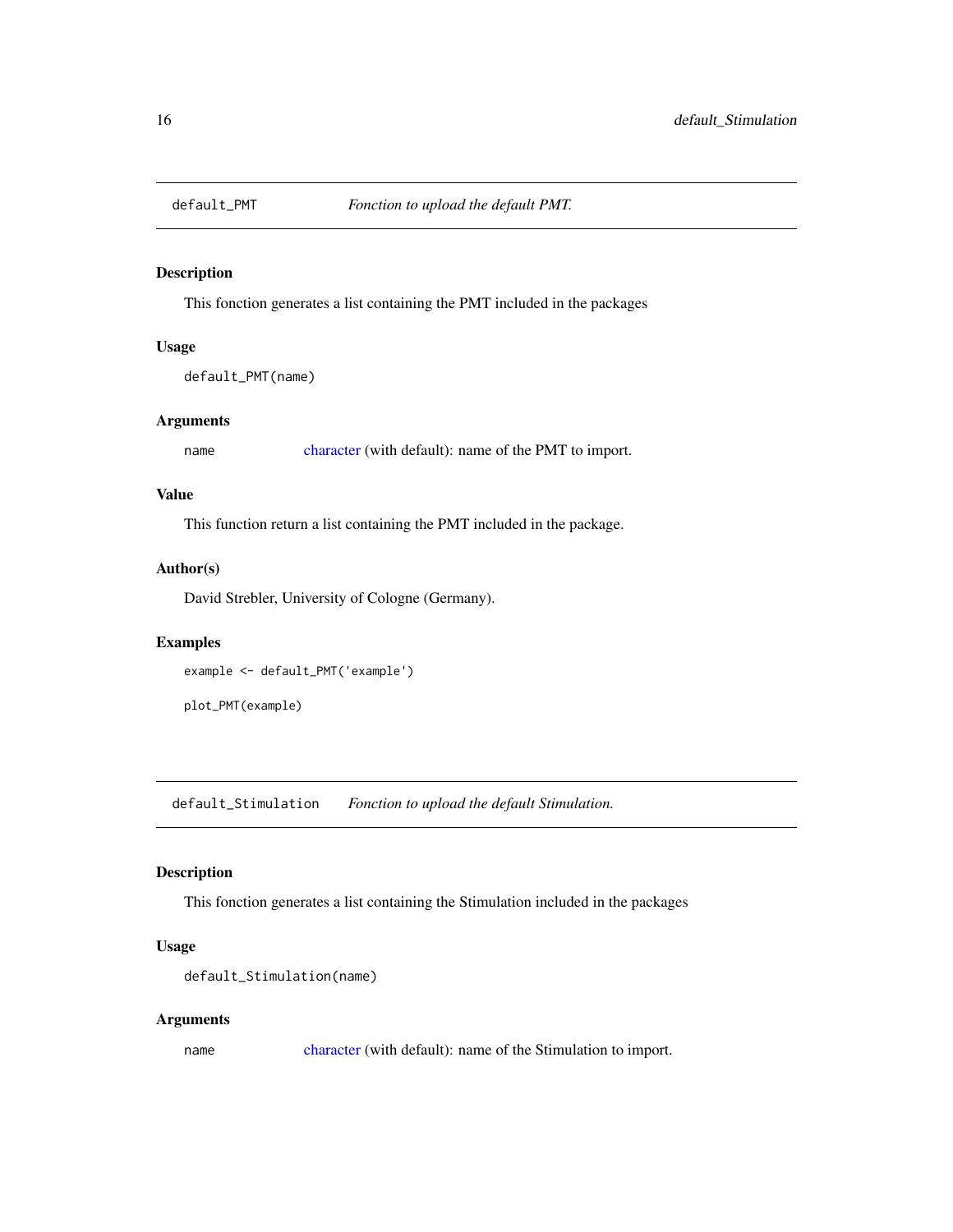## <span id="page-16-0"></span>Experiment-class 17

## Value

This function return a list containing the Stimulation included in the package.

#### Author(s)

David Strebler, University of Cologne (Germany).

#### Examples

```
example <- default_Stimulation('example')
```

```
plot_Stimulation(example)
```
<span id="page-16-1"></span>Experiment-class *Class Experiment*

## Description

Class Experiment contains the caracteristics of a luminescence experiment.

Method setExperiment

Method getExperiment

#### Usage

## S4 method for signature 'Experiment' show(object)

setExperiment(name, description, reader, material, type, interval)

```
## S4 method for signature
## 'character,character,Reader,Material,character,numeric'
setExperiment(name,
 description, reader, material, type, interval)
```
getExperiment(object, ref)

```
## S4 method for signature 'Experiment,character'
getExperiment(object, ref)
```
## Arguments

| object      | Experiment: Experiment.                         |
|-------------|-------------------------------------------------|
| name        | character: Name of the luminescence experiment. |
| description | character: Description of the experiment.       |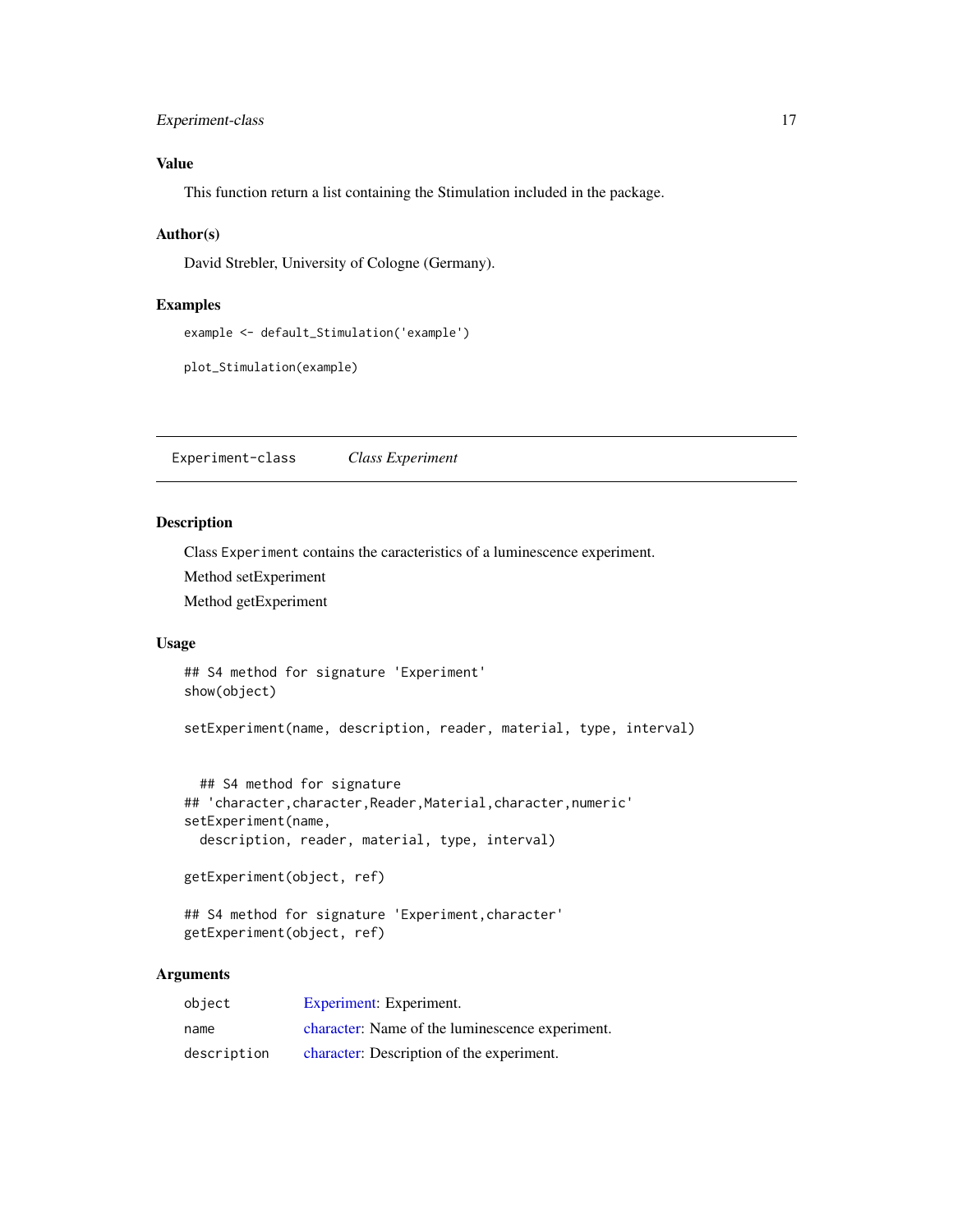<span id="page-17-0"></span>

| reader   | Reader: TL/OSL reader unit used for the experiment.                                                                                    |
|----------|----------------------------------------------------------------------------------------------------------------------------------------|
| material | Material: Material analysed by the experiment.                                                                                         |
| type     | character: Type of experiment ('TL' or 'OSL'). By default, defined by the stim-<br>ulation unit of the reader.                         |
| interval | numeric: vector defining the stimulation temperature (for 'TL') or wavelength<br>(for 'OSL') interval on which the experiment focuses. |
| ref      | character: Slot reference.                                                                                                             |
|          |                                                                                                                                        |

#### **Slots**

name [character:](#page-0-0) Name of the luminescence experiment.

description [character:](#page-0-0) Description of the experiment.

reader [Reader:](#page-33-1) TL/OSL reader unit used for the experiment.

material [Material:](#page-26-1) Material analysed by the experiment.

- type [character:](#page-0-0) Type of experiment ('TL' or 'OSL'). By default, defined by the stimulation unit of the reader.
- interval [numeric:](#page-0-0) vector defining the stimulation temperature (for 'TL') or wavelength (for 'OSL') interval on which the experiment focuses.
- emission [Stimulation:](#page-34-1) Material emission spectra for the temperature or wavelength interval on which the experiment focuses.

detected [Stimulation:](#page-34-1) Emission spectra wich is detected by the reader.

#### Author(s)

David Strebler

export\_Filter *Function to export a filter*

#### Description

This function exports a filter as a .FLT file.

#### Usage

```
export_Filter(object, file.name)
```
#### Arguments

| object    | Filter to export                                                         |
|-----------|--------------------------------------------------------------------------|
| file.name | character name of the .FLT file that will contain the filter properties. |

## Value

The function creates a new txt file containing the filter properties.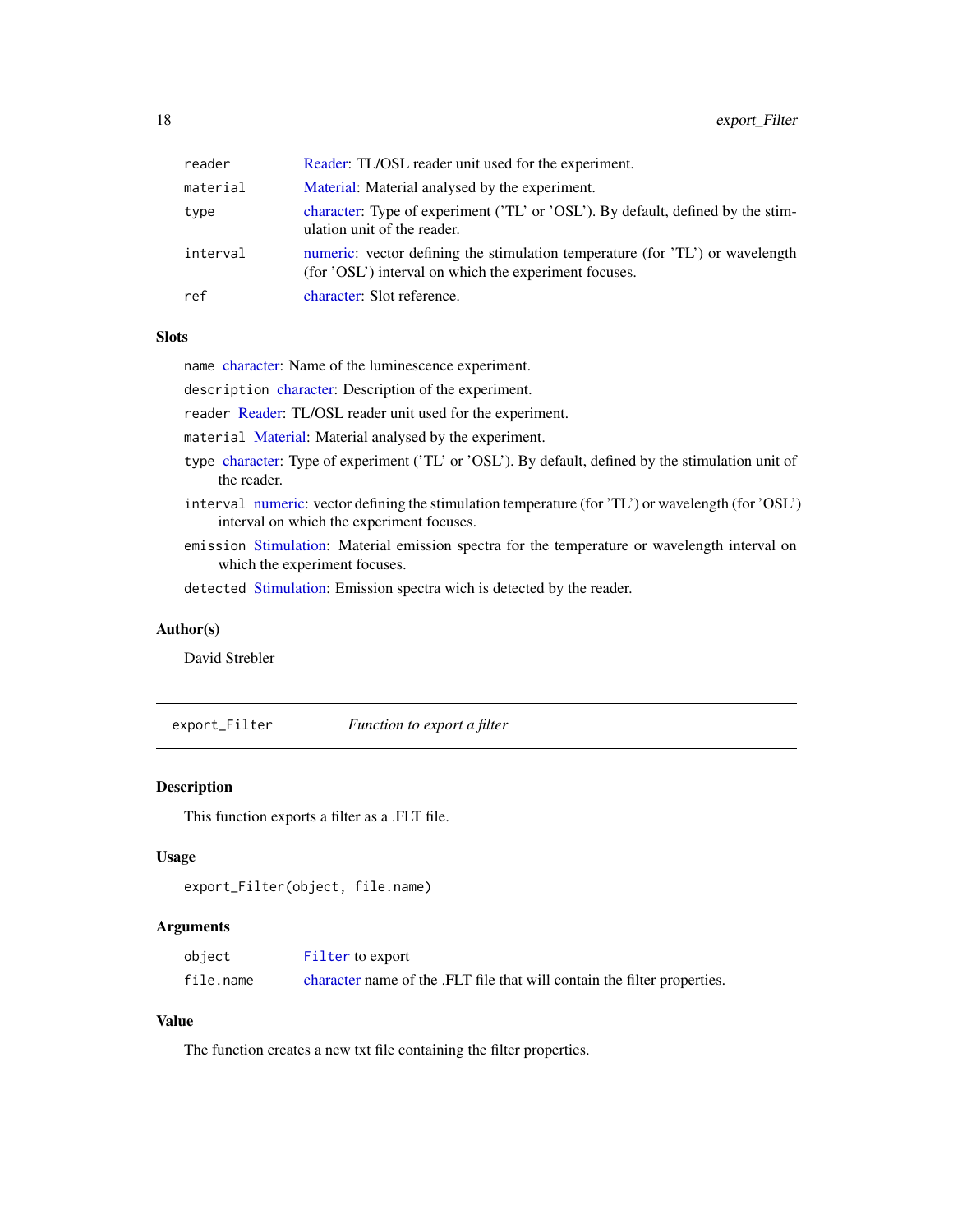## <span id="page-18-0"></span>export\_Material 19

## Author(s)

David Strebler, University of Cologne (Germany).

## Examples

```
example <- default_Filters('example')[[1]]
file.name <- 'example'
## Not run:
export_Filter(example, file.name) # uncomment
## End(Not run)
# There is now an 'example.FLT' file in the 'working directory'.
# This file is a classical .txt file despite the extension.
file <- paste(getwd(),'/', file.name,'.FLT', sep="")
print(file)
# readLines(file)
```
export\_Material *Function to export a Material*

## Description

This function exports a Material as a .Material file.

## Usage

```
export_Material(object, file.name)
```
## Arguments

| object    | Material to export                                                         |
|-----------|----------------------------------------------------------------------------|
| file.name | character name of the .FLT file that will contain the Material properties. |

#### Value

The function creates a new txt file containing the Material properties.

## Author(s)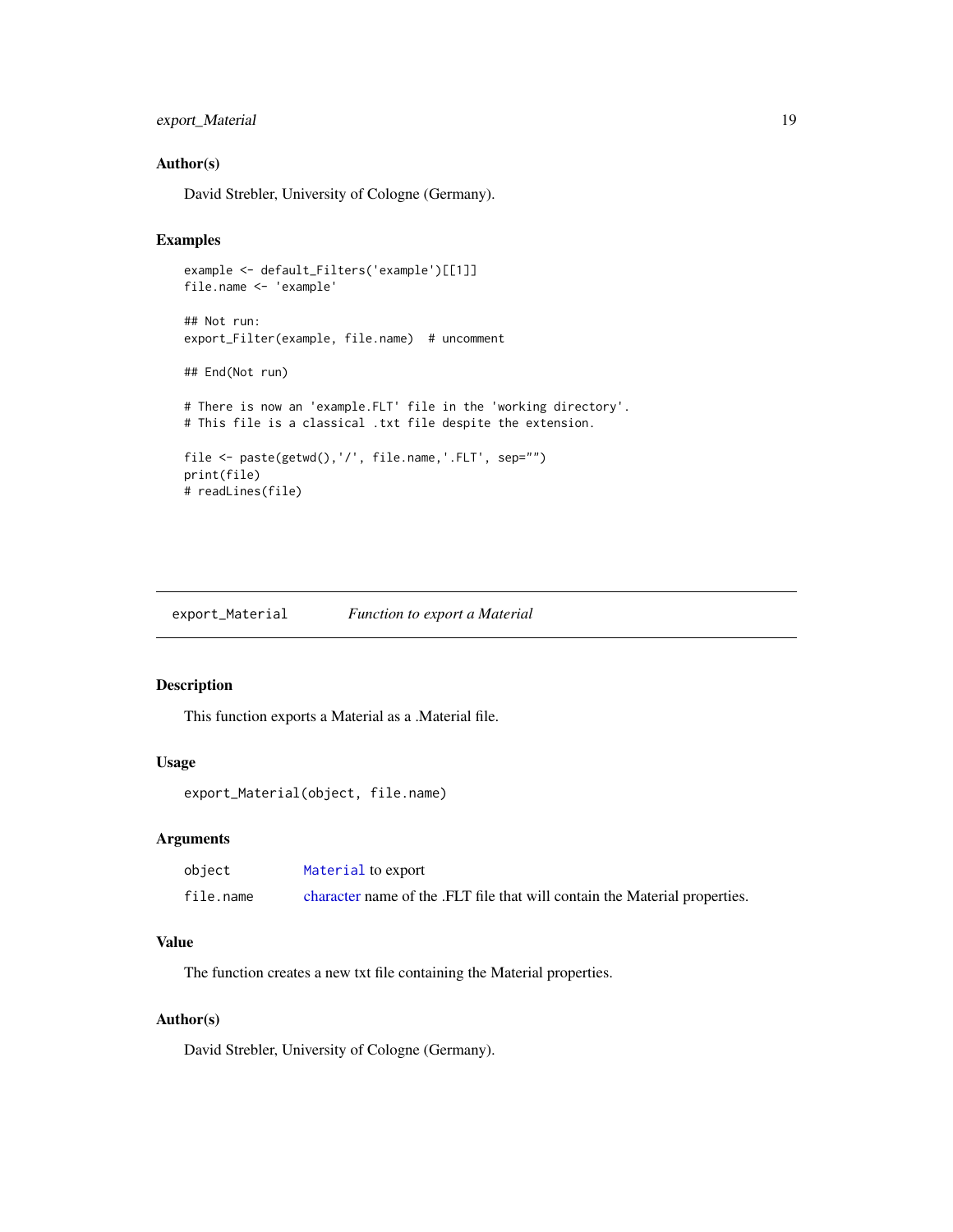## Examples

```
example <- default_Material('example')
file.name <- 'example'
## Not run:
export_Material(example, file.name) # uncomment
## End(Not run)
# There is now an 'example.TL' and an 'example.OSL' file in the 'working directory'.
# These file are classical .txt files despite the extensions.
file.TL <- paste(getwd(),'/', file.name,'.TL', sep="")
print(file.TL)
# readLines(file.TL)
file.OSL <- paste(getwd(),'/', file.name,'.OSL', sep="")
print(file.OSL)
# readLines(file.OSL)
```

```
export_PMT Function to export a PMT
```
## Description

This function exports a PMT as a .PMT file.

#### Usage

```
export_PMT(object, file.name)
```
#### Arguments

| object    | <b>PMT</b> to export                                                  |
|-----------|-----------------------------------------------------------------------|
| file.name | character name of the .FLT file that will contain the PMT properties. |

## Value

The function creates a new txt file containing the PMT properties.

## Author(s)

<span id="page-19-0"></span>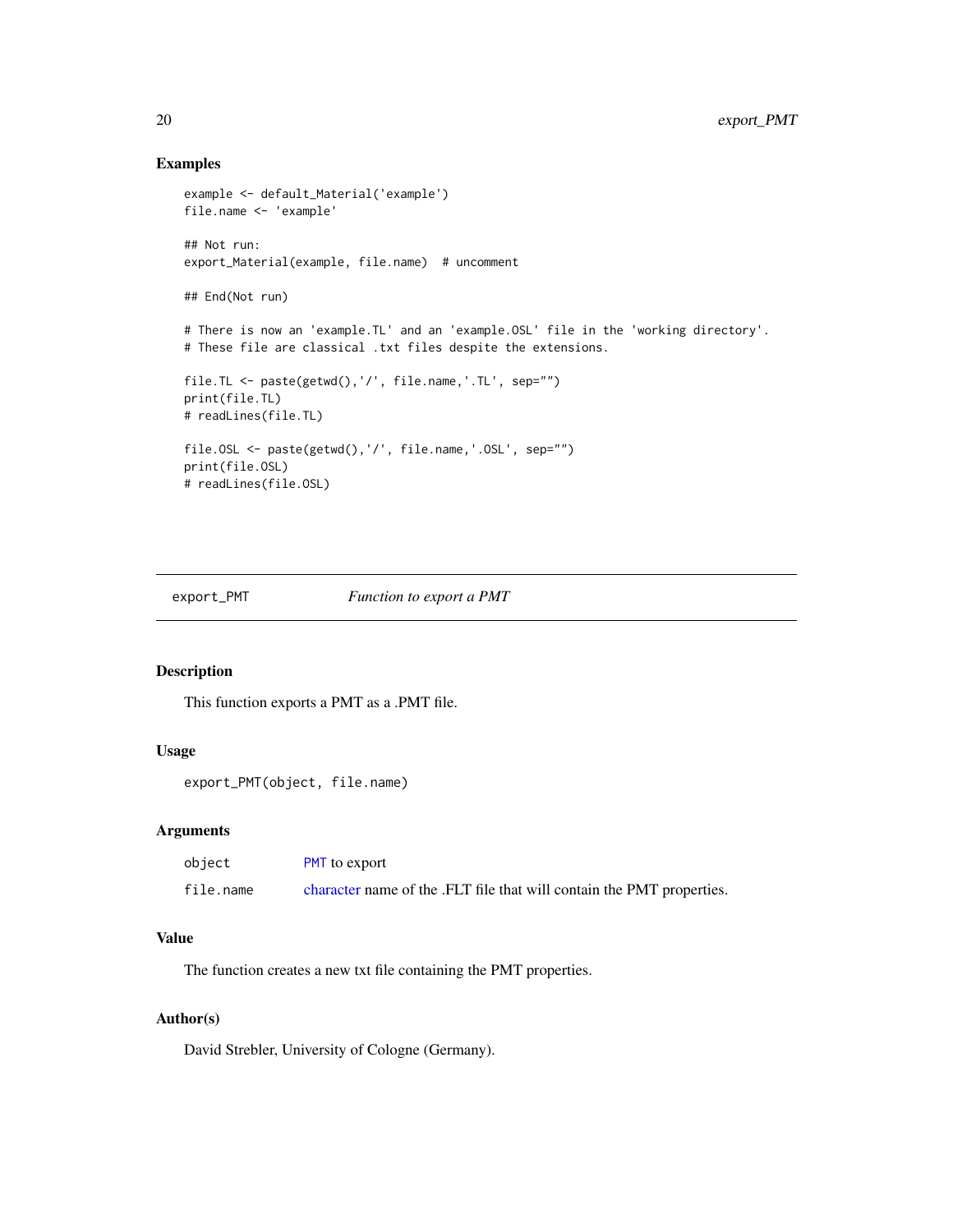## <span id="page-20-0"></span>export\_Stimulation 21

## Examples

```
example <- default_PMT('example')
file.name <- 'example'
## Not run:
export_PMT(example, file.name) # uncomment
## End(Not run)
# There is now an 'example.PMT' file in the 'working directory'.
# This file is a classical .txt file despite the extension.
file <- paste(getwd(),'/', file.name,'.PMT', sep="")
print(file)
# readLines(file)
```
export\_Stimulation *Function to export a Stimulation*

## Description

This function exports a Stimulation as a .STI file.

#### Usage

export\_Stimulation(object, file.name)

## Arguments

| object    | Stimulation to export                                                         |
|-----------|-------------------------------------------------------------------------------|
| file.name | character name of the .FLT file that will contain the Stimulation properties. |

## Value

The function creates a new txt file containing the Stimulation properties.

#### Author(s)

David Strebler, University of Cologne (Germany).

#### Examples

```
example <- default_Stimulation('example')
file.name <- 'example'
```
## Not run: export\_Stimulation(example, file.name) # uncomment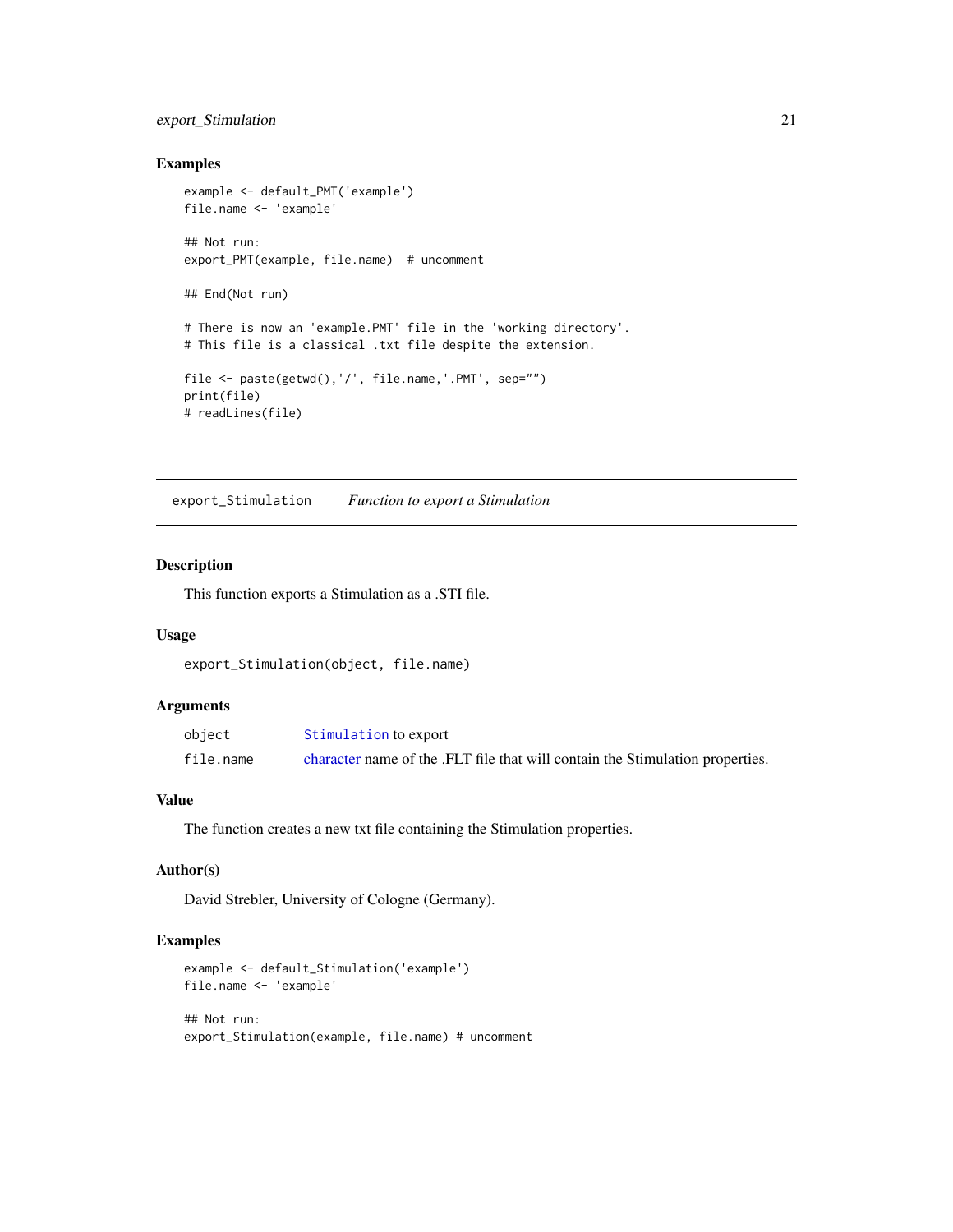```
## End(Not run)
# There is now an 'example.EXI' file in the 'working directory'.
# This file is a classical .txt file despite the extension.
file <- paste(getwd(),'/', file.name,'.EXI', sep="")
print(file)
# readLines(file)
```
<span id="page-21-1"></span>Filter-class *Class Filter*

#### Description

Class Filter contains the properties of a optical filter. Method setFilter Method getFilter

#### Usage

```
setFilter(name, description, reference.thickness, thickness, reflexion,
  reference.transmission)
```

```
## S4 method for signature 'character, character, numeric, numeric, numeric, matrix'
setFilter(name,
  description, reference.thickness, thickness, reflexion,
  reference.transmission)
```
getFilter(object, ref)

## S4 method for signature 'Filter,character' getFilter(object, ref)

## Arguments

| name                   | character: Name of the filter                                                                              |  |
|------------------------|------------------------------------------------------------------------------------------------------------|--|
| description            | character: Description of the filter                                                                       |  |
| reference.thickness    |                                                                                                            |  |
|                        | numeric: Reference thickness for the filter.                                                               |  |
| thickness              | numeric: Actual filter thickness (by default, the reference thickness).                                    |  |
| reflexion              | numeric: Reflection of the filter $(1-P)$ (between 0, which means that the signal                          |  |
|                        | is completely reflected, and 1, which means there is no reflection of the signal).                         |  |
| reference.transmission |                                                                                                            |  |
|                        | matrix: Transmission matrix of the filter. The first column contains the wave-                             |  |
|                        | length $\lceil \text{nm} \rceil$ and the second the transmission $\lceil 0-1 \rceil$ at these wavelengths. |  |
| object                 | Filter: Filter                                                                                             |  |
| ref                    | character: Slot reference.                                                                                 |  |

<span id="page-21-0"></span>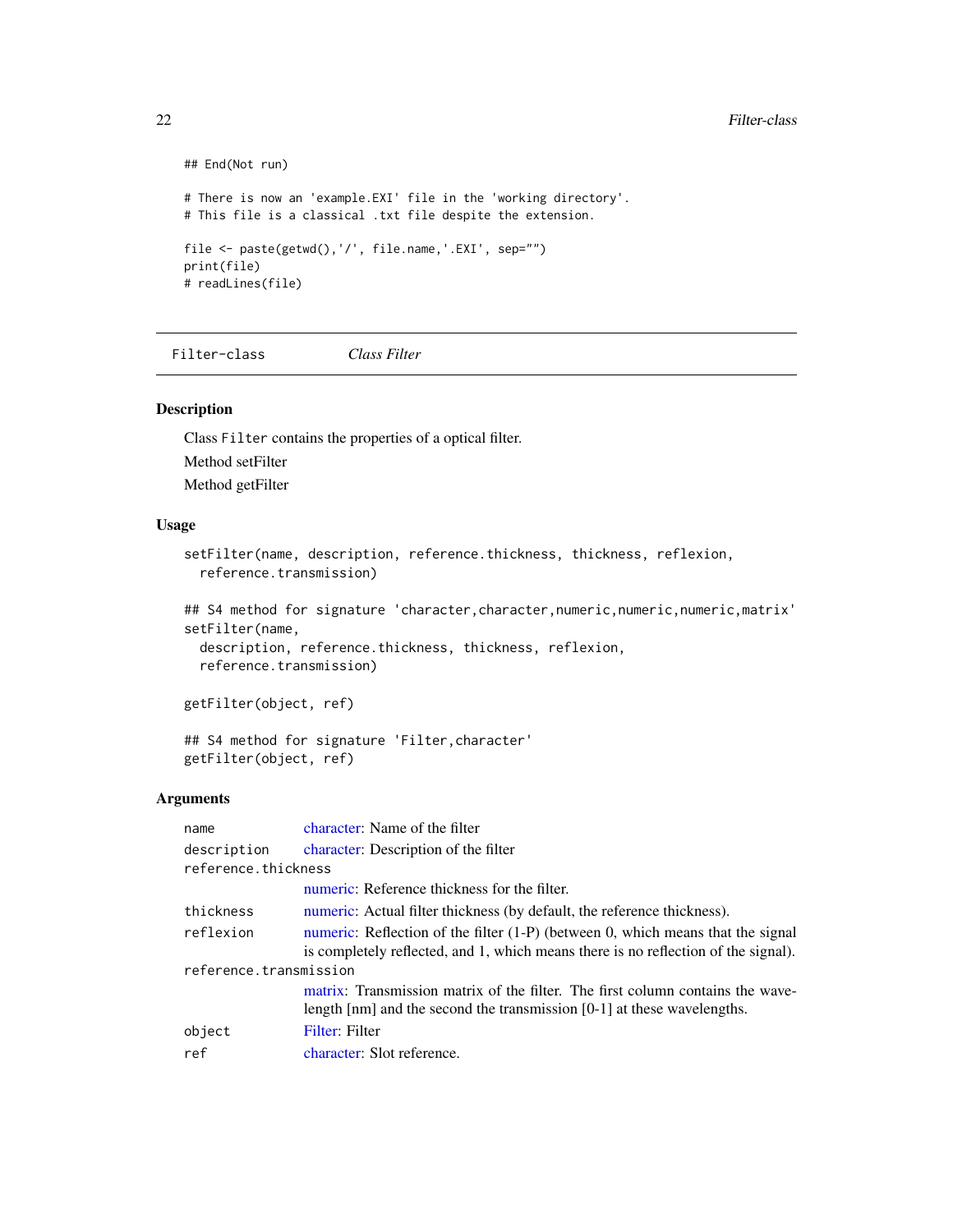#### <span id="page-22-0"></span>**Slots**

name [character:](#page-0-0) Name of the filter

description [character:](#page-0-0) Description of the filter

reference.thickness [numeric:](#page-0-0) Reference thickness for the filter.

thickness [numeric:](#page-0-0) Actual filter thickness (by default, the reference thickness).

- reflexion [numeric:](#page-0-0) Reflection of the filter (1-P) (between 0, which means that the signal is completely reflected, and 1, which means there is no reflection of the signal).
- reference.transmission [matrix:](#page-0-0) Transmission matrix of the filter for the reference.thickness. The first column contains the wavelength [nm] and the second the transmission [0-1] at these wavelengths.
- transmission [matrix:](#page-0-0) Transmission matrix of the filter. The first column contains the wavelength [nm] and the second the transmission [0-1] at these wavelengths.

## Author(s)

David Strebler

<span id="page-22-1"></span>FilterStack-class *Class* FilterStack

#### Description

Object class containing a combination of filters. Method setFilterStack Method getFilterStack

#### Usage

setFilterStack(name, description, filters)

## S4 method for signature 'character,character' setFilterStack(name, description, filters)

getFilterStack(object, ref)

```
## S4 method for signature 'FilterStack,character'
getFilterStack(object, ref)
```
#### Arguments

| name        | character: Name of the filter stack.                    |
|-------------|---------------------------------------------------------|
| description | character: Description of the filter stack.             |
| filters     | list: List of the Filter which are in the filter stack. |
| object      | FilterStack: FilterStack                                |
| ref         | character: FilterStack slot.                            |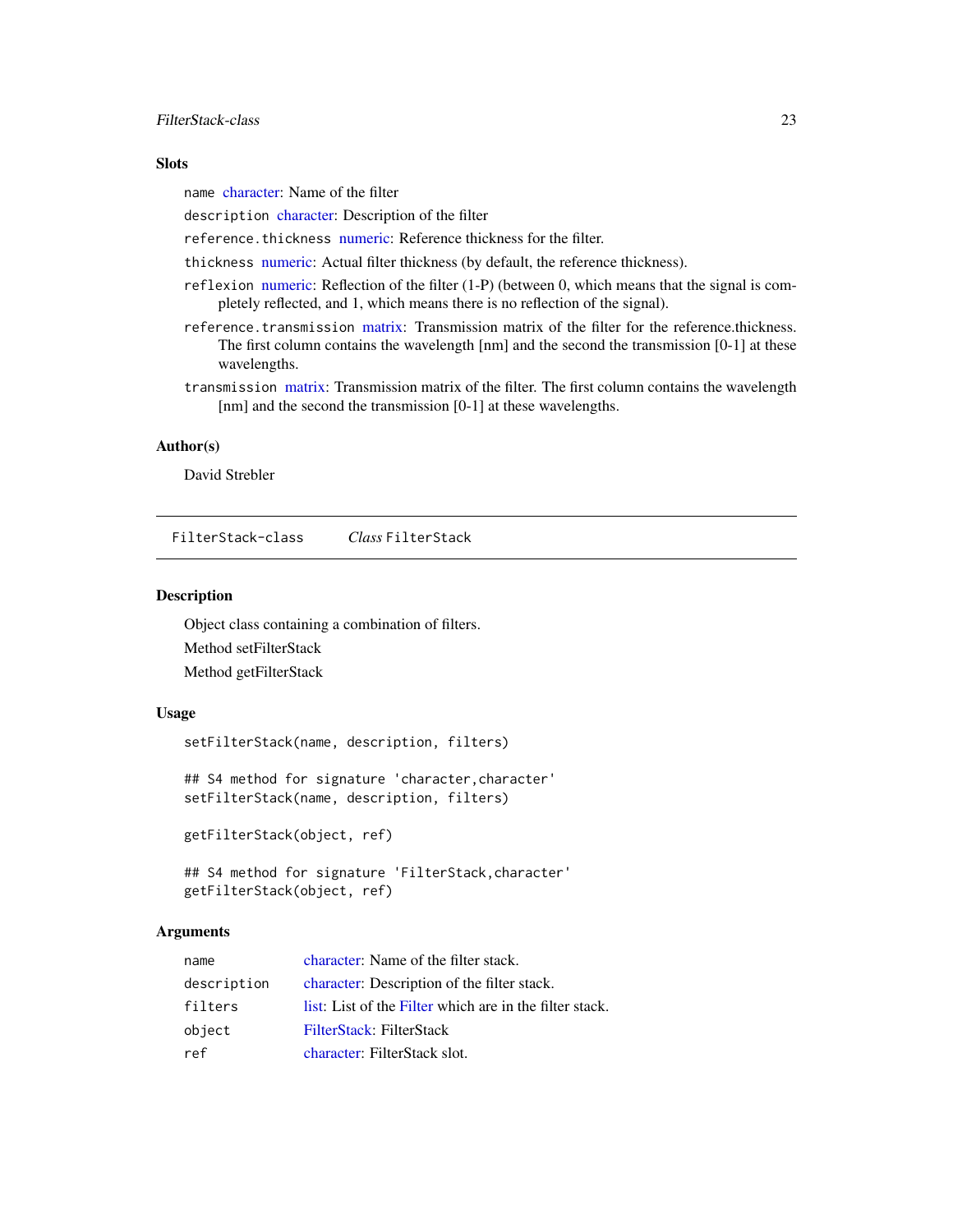## Slots

name [character:](#page-0-0) Name of the filter stack. description [character:](#page-0-0) Description of the filter stack. filters [list:](#page-0-0) List of the [Filter](#page-21-1) which are in the filter stack. bunch [Filter:](#page-21-1) Properties of the complete filter stack.

## Author(s)

David Strebler

import\_Filter *Function to import a filter*

## Description

This function import the properties of a filter previously saved in a .FLT file.

#### Usage

```
import_Filter(file.name, thickness = NULL)
```
## Arguments

| file.name | character (required): name of the .FLT file containing the filter properties.       |
|-----------|-------------------------------------------------------------------------------------|
| thickness | numeric (default): Thickness of the filter (by default thickness = reference thick- |
|           | ness).                                                                              |

## Value

The function creates a new [Filter](#page-21-1) object.

## Author(s)

David Strebler, University of Cologne (Germany).

#### Examples

folder <- system.file("extdata", package="LumReader") file.name <- 'example' # !!! no extension !!! # file <-paste(folder, '/', file.name, sep="") example <- import\_Filter(file) plot\_Filter(example)

<span id="page-23-0"></span>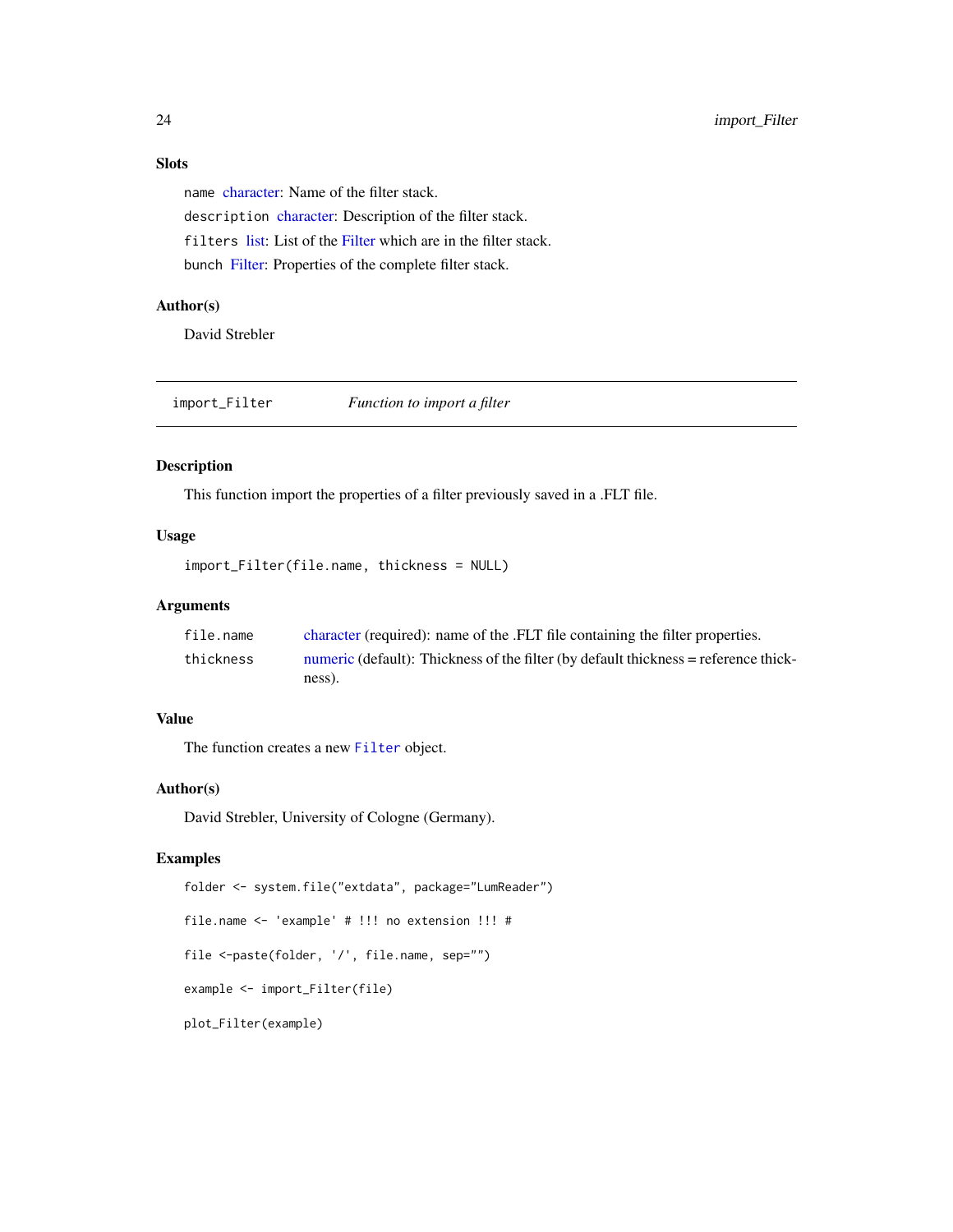#### <span id="page-24-0"></span>Description

This function import the properties of a Material previously saved in a .Material file.

#### Usage

```
import_Material(file.name)
```
## Arguments

file.name [character](#page-0-0) name of the .FLT file containing the Material properties.

## Value

The function creates a new [Material](#page-26-1) object.

## Author(s)

David Strebler, University of Cologne (Germany).

## Examples

```
folder <- system.file("extdata", package="LumReader")
file.name <- 'example' # !!! no extension !!! #
file <-paste(folder, '/', file.name, sep="")
example <- import_Material(file)
plot_Material(example)
```
import\_PMT *Function to import a PMT*

## Description

This function import the properties of a PMT previously saved in a .PMT file.

#### Usage

import\_PMT(file.name)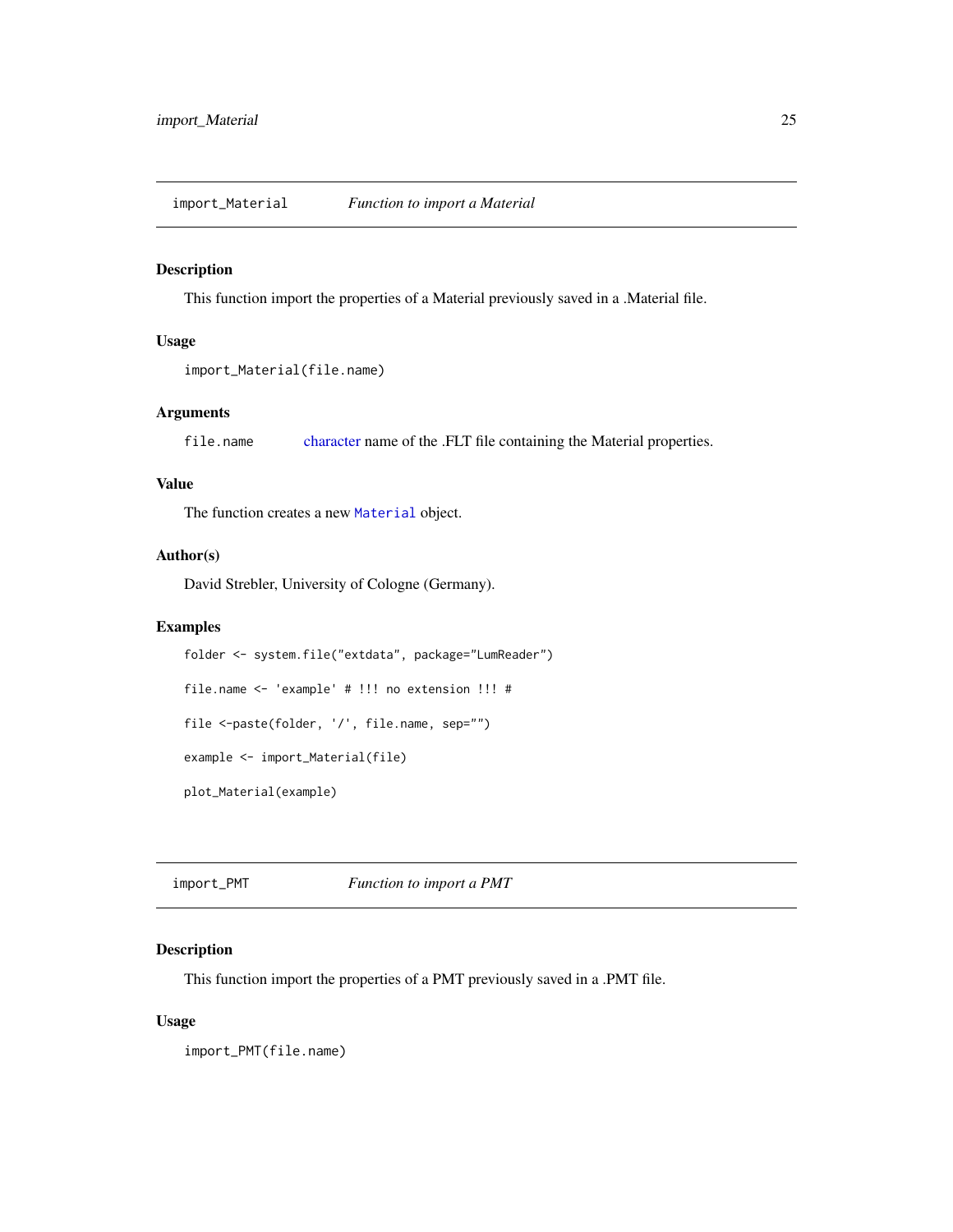#### <span id="page-25-0"></span>Arguments

file.name [character](#page-0-0) name of the .FLT file containing the PMT properties.

#### Value

The function creates a new [PMT](#page-32-1) object.

#### Author(s)

David Strebler, University of Cologne (Germany).

## Examples

```
folder <- system.file("extdata", package="LumReader")
file.name <- 'example' # !!! no extension !!! #
file <-paste(folder, '/', file.name, sep="")
example <- import_PMT(file)
plot_PMT(example)
```
import\_Stimulation *Function to import a Stimulation*

#### Description

This function import the properties of a Stimulation previously saved in a .EXI file.

## Usage

```
import_Stimulation(file.name)
```
#### Arguments

file.name [character](#page-0-0) name of the .FLT file containing the Stimulation properties.

## Value

The function creates a new [Stimulation](#page-34-1) object.

## Author(s)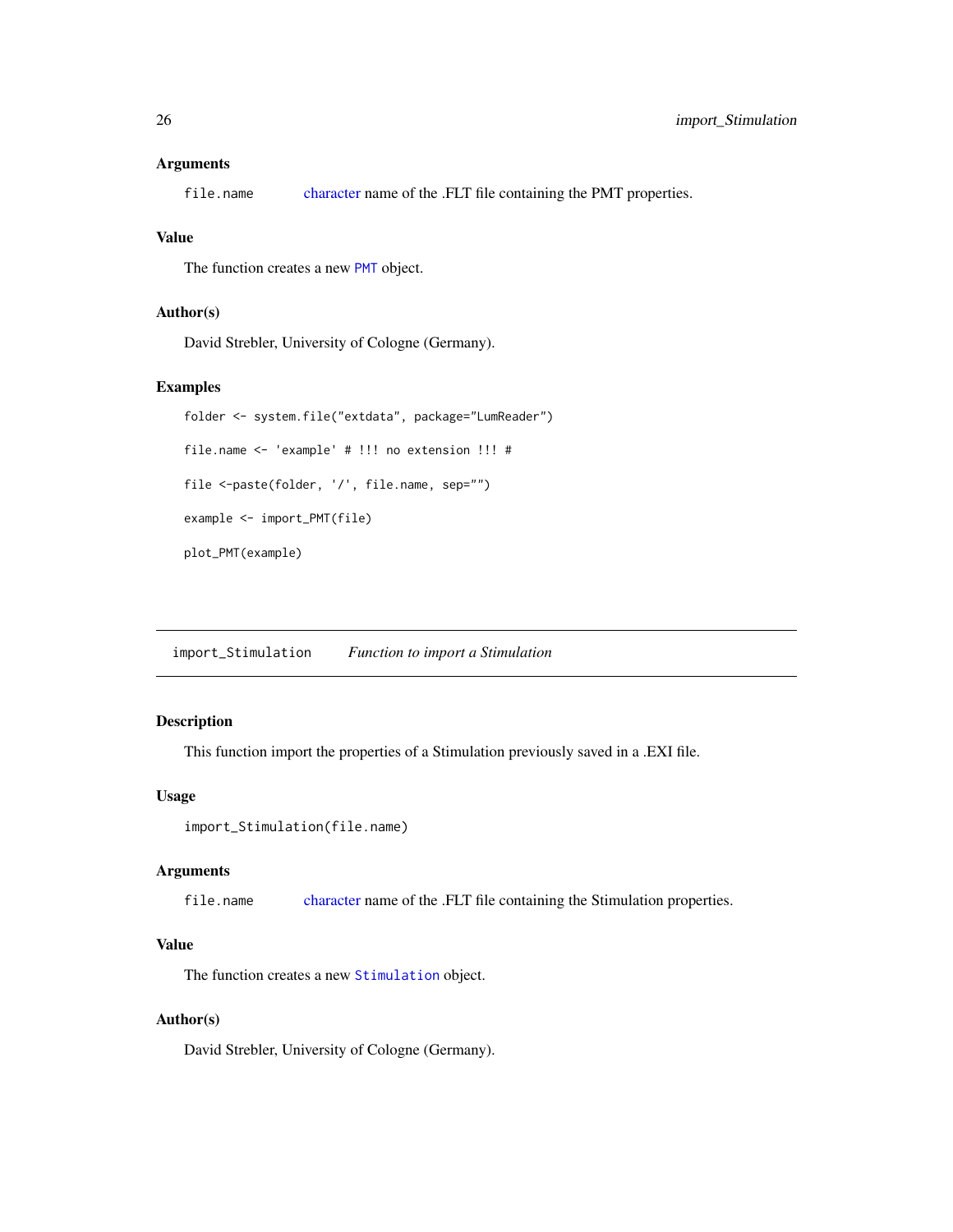## <span id="page-26-0"></span>Material-class 27

## Examples

```
folder <- system.file("extdata", package="LumReader")
file.name <- 'example' # !!! no extension !!! #
file <-paste(folder, '/', file.name, sep="")
example <- import_Stimulation(file)
plot_Stimulation(example)
```
<span id="page-26-1"></span>Material-class *Class Material*

#### Description

Class Material contains the luminescence properties of a material. Method setMaterial Method getMaterial

#### Usage

setMaterial(name, description.TL, description.OSL, TL, OSL)

## S4 method for signature 'character, character, character, matrix, matrix' setMaterial(name,

description.TL, description.OSL, TL, OSL)

getMaterial(object, ref)

## S4 method for signature 'Material,character' getMaterial(object, ref)

## Arguments

| name            | character: Name of the material.                                                                                                                                                                                                                                                  |
|-----------------|-----------------------------------------------------------------------------------------------------------------------------------------------------------------------------------------------------------------------------------------------------------------------------------|
| description.OSL | description. TL character: Description of the TL properties of the material.                                                                                                                                                                                                      |
|                 | character: Description of the OSL properties of the material.                                                                                                                                                                                                                     |
| TL              | matrix: TL emission properties of the material. The first column contains the<br>emission wavelength [nm], the second column contains the stimuation tempera-<br>ture $\lceil {^{\circ}C} \rceil$ and the third column contains the emission intensity [a.u].                     |
| 0SL             | matrix: OSL emission properties of the material. The first column contains the<br>emission wavelength [nm], the second column contains the stimuation wave-<br>length $\lceil \text{nm} \rceil$ and the third column contains the emission intensity $\lceil \text{a.u} \rceil$ . |
| object          | Material: Material.                                                                                                                                                                                                                                                               |
| ref             | character: Material slot.                                                                                                                                                                                                                                                         |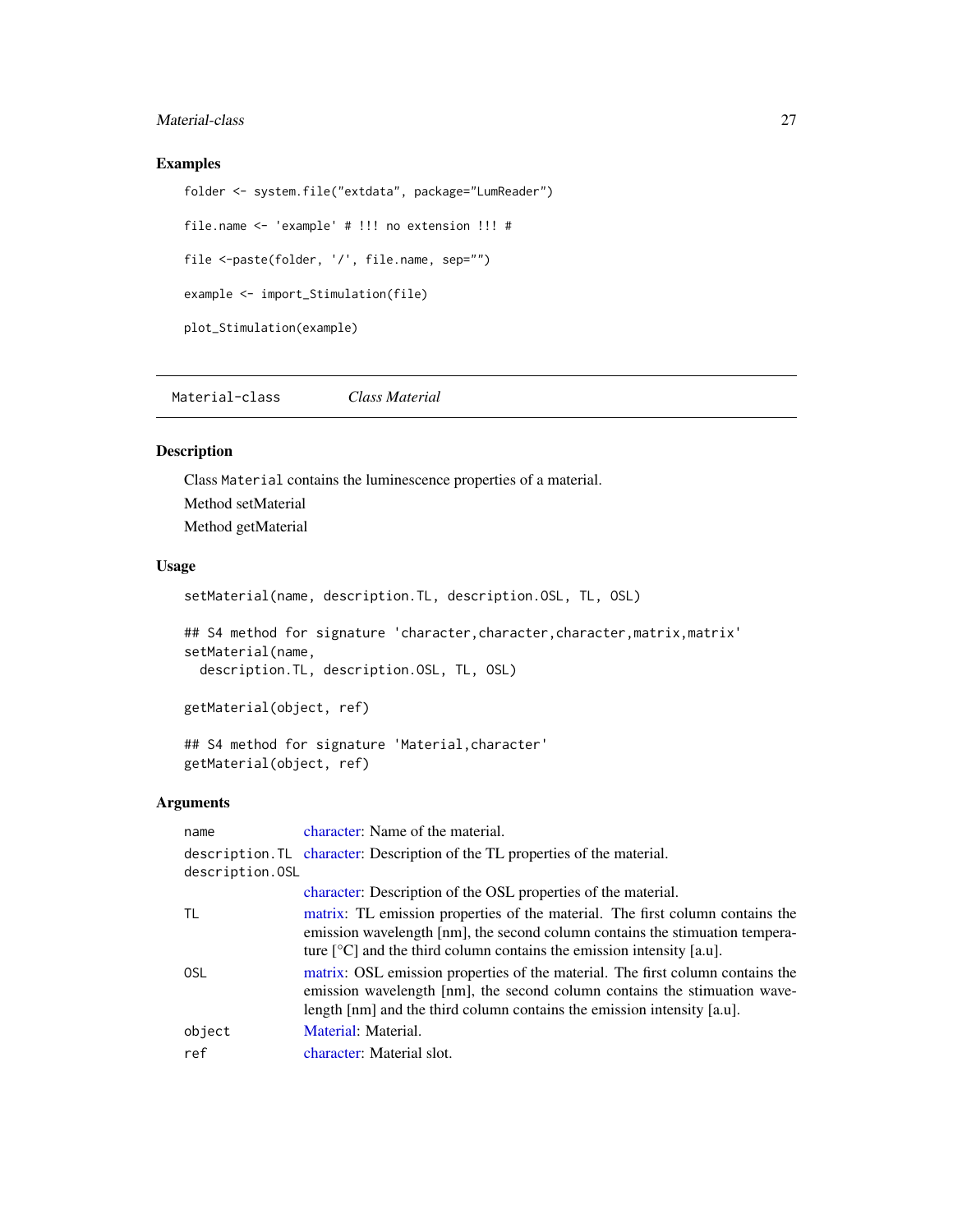#### <span id="page-27-0"></span>**Slots**

name [character:](#page-0-0) Name of the material.

description.TL [character:](#page-0-0) Description of the TL properties of the material.

description.OSL [character:](#page-0-0) Description of the OSL properties of the material.

- TL [matrix:](#page-0-0) TL emission properties of the material. The first column contains the emission wavelength [nm], the second column contains the stimuation temperature [°C] and the third column contains the emission intensity [a.u].
- OSL [matrix:](#page-0-0) OSL emission properties of the material. The first column contains the emission wavelength [nm], the second column contains the stimuation wavelength [nm] and the third column contains the emission intensity [a.u].

#### Author(s)

David Strebler

plot\_Experiment *Function to plot a Experiment*

## Description

This function plots the selected Experiment.

#### Usage

```
plot_Experiment(object)
```
#### Arguments

object [Experiment](#page-16-1) to plot

#### Author(s)

David Strebler, University of Cologne (Germany).

## Examples

```
# Create info
name <- 'example'
description <- 'example'
# Create reader components
filter <- default_Filters('example')
filterStack <- create_FilterStack(name, description, filter)
stimulation <- default_Stimulation('example')
PMT <- default_PMT('example')
```
# Create reader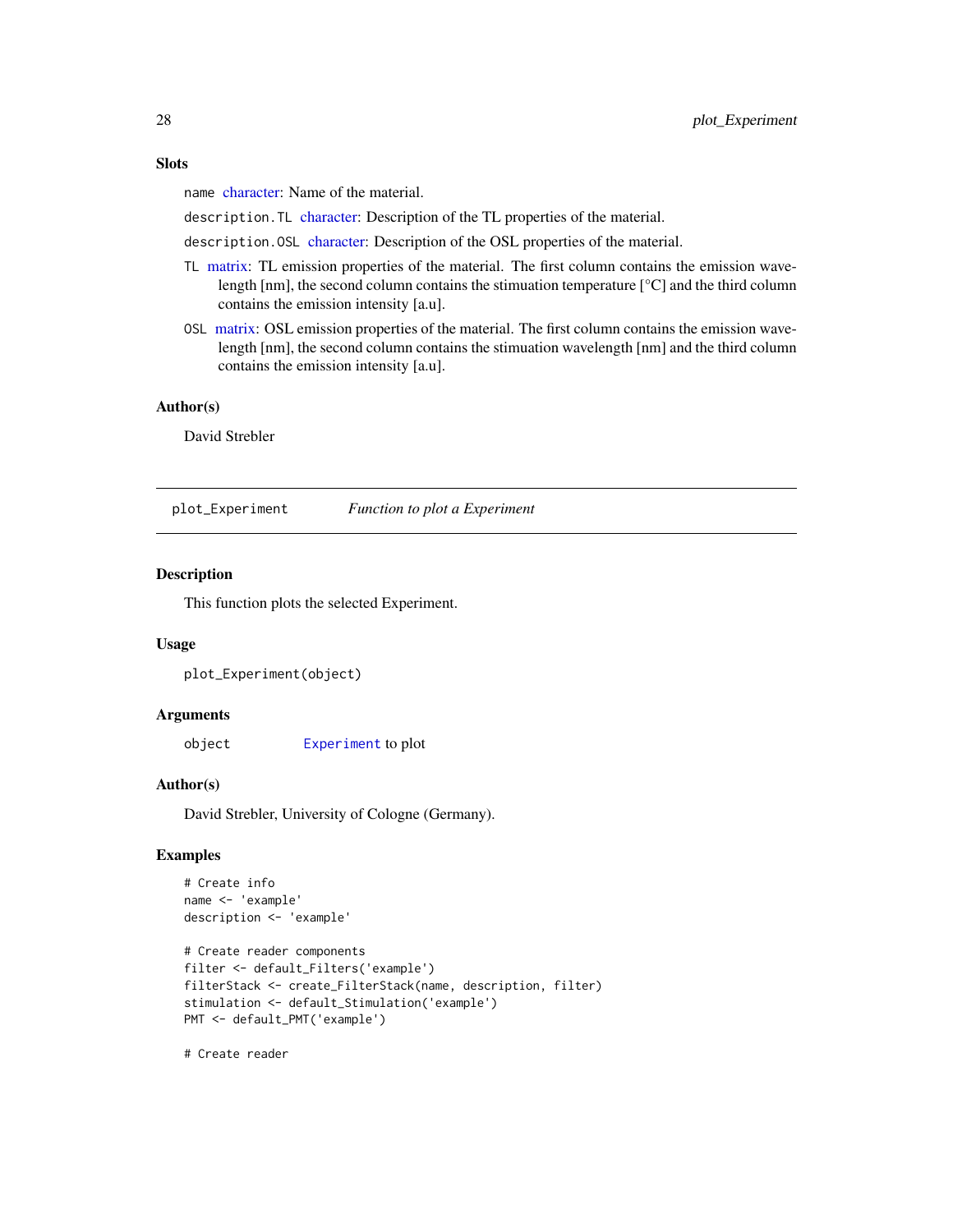## <span id="page-28-0"></span>plot\_Filter 29

```
reader <- create_Reader(name, description, stimulation, filterStack, PMT)
# Create material
material <- default_Material('example')
experiment <- create_Experiment(name, description,reader,material, 'OSL')
plot_Experiment(experiment)
```
plot\_Filter *Function to plot a filter*

## Description

This function plots the selected filter.

## Usage

plot\_Filter(object)

## Arguments

object [Filter](#page-21-1) to plot

## Author(s)

David Strebler, University of Cologne (Germany).

## Examples

```
filters <- default_Filters(c('example', 'example2'))
```
plot\_Filter(filters[[1]])

plot\_FilterStack *Function to plot a filter stack.*

## Description

This function plots a filter stack.

#### Usage

plot\_FilterStack(object)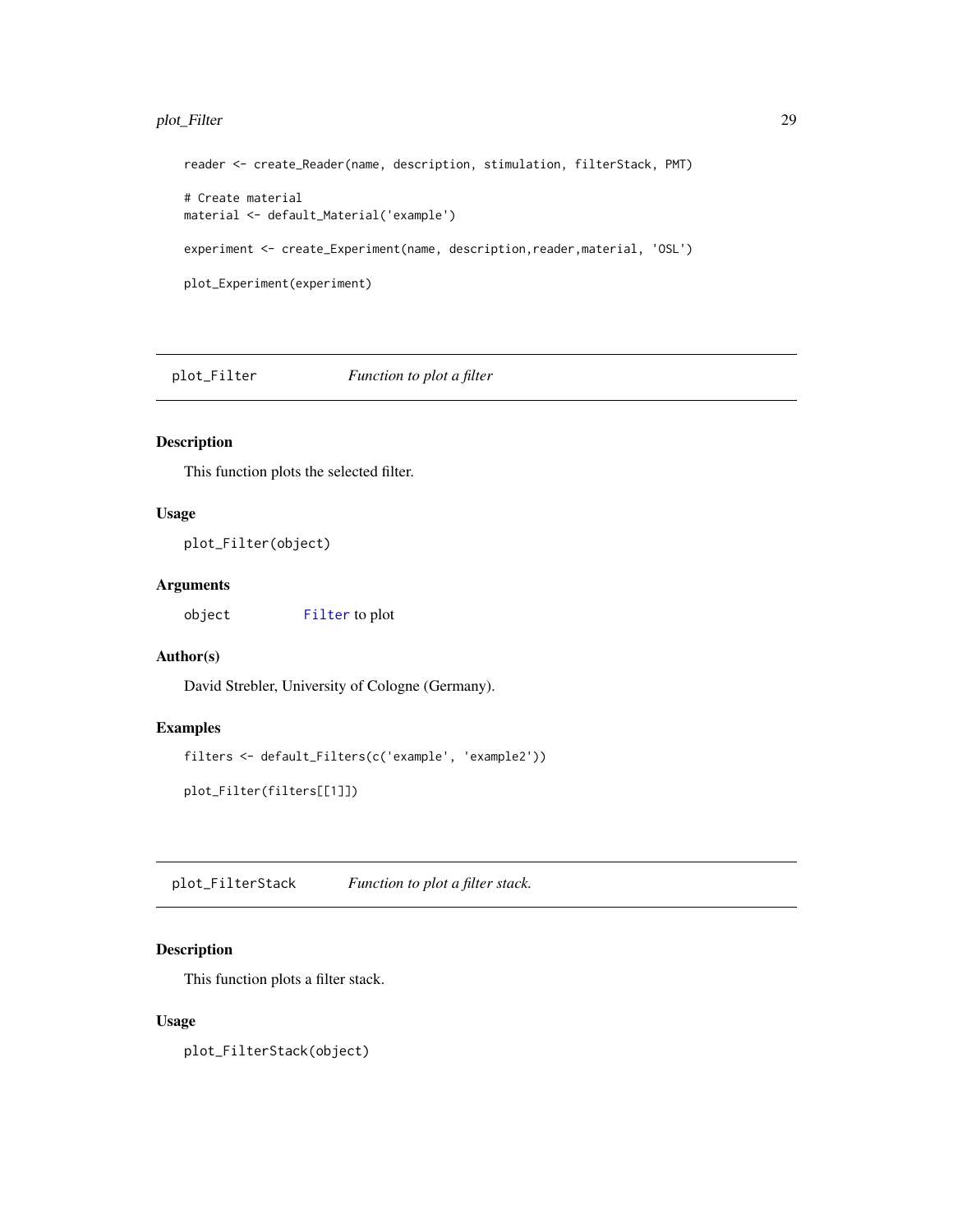## <span id="page-29-0"></span>Arguments

```
object FilterStack to plot.
```
## Author(s)

David Strebler, University of Cologne (Germany).

## Examples

```
#Data
name <- "example"
description <- "non realistic filterStack"
filters <- default_Filters(c('example','example2'))
#Filterstack
filterstack <- create_FilterStack(name,description,filters)
plot_FilterStack(filterstack)
```
plot\_Material *Function to plot a Material*

## Description

This function plots the selected Material.

## Usage

```
plot_Material(object)
```
## Arguments

object [Material](#page-26-1) to plot

#### Author(s)

David Strebler, University of Cologne (Germany).

## Examples

material <- default\_Material('example')

plot\_Material(material)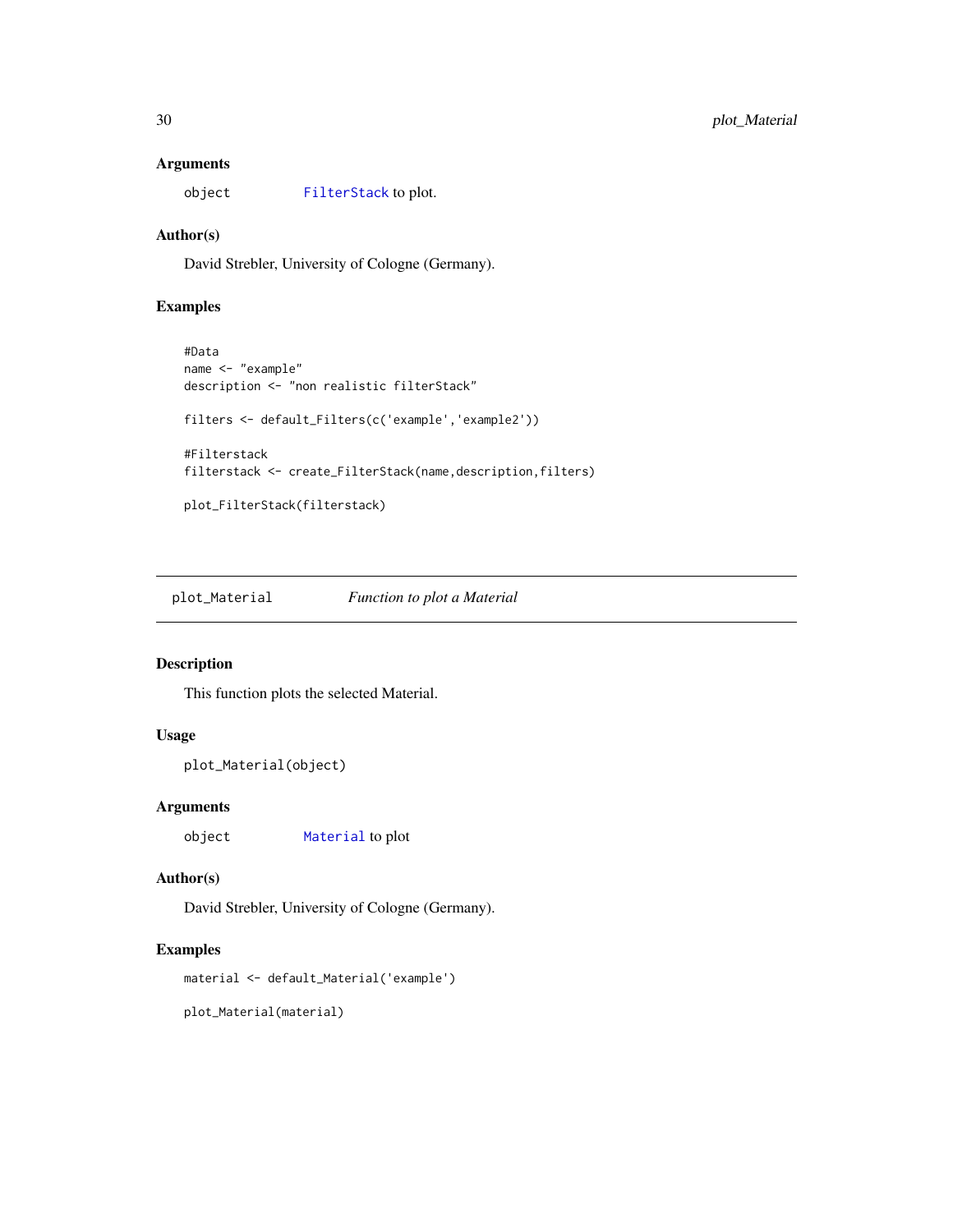<span id="page-30-0"></span>

## Description

This function plots the selected PMT.

## Usage

plot\_PMT(object)

## Arguments

object [PMT](#page-32-1) to plot

## Author(s)

David Strebler, University of Cologne (Germany).

## Examples

PMT <- default\_PMT('example')

plot\_PMT(PMT)

plot\_Reader *Function to plot a filter stack.*

## Description

This function plots a filter stack.

## Usage

```
plot_Reader(object)
```
## Arguments

object [Reader](#page-33-1) to plot.

## Author(s)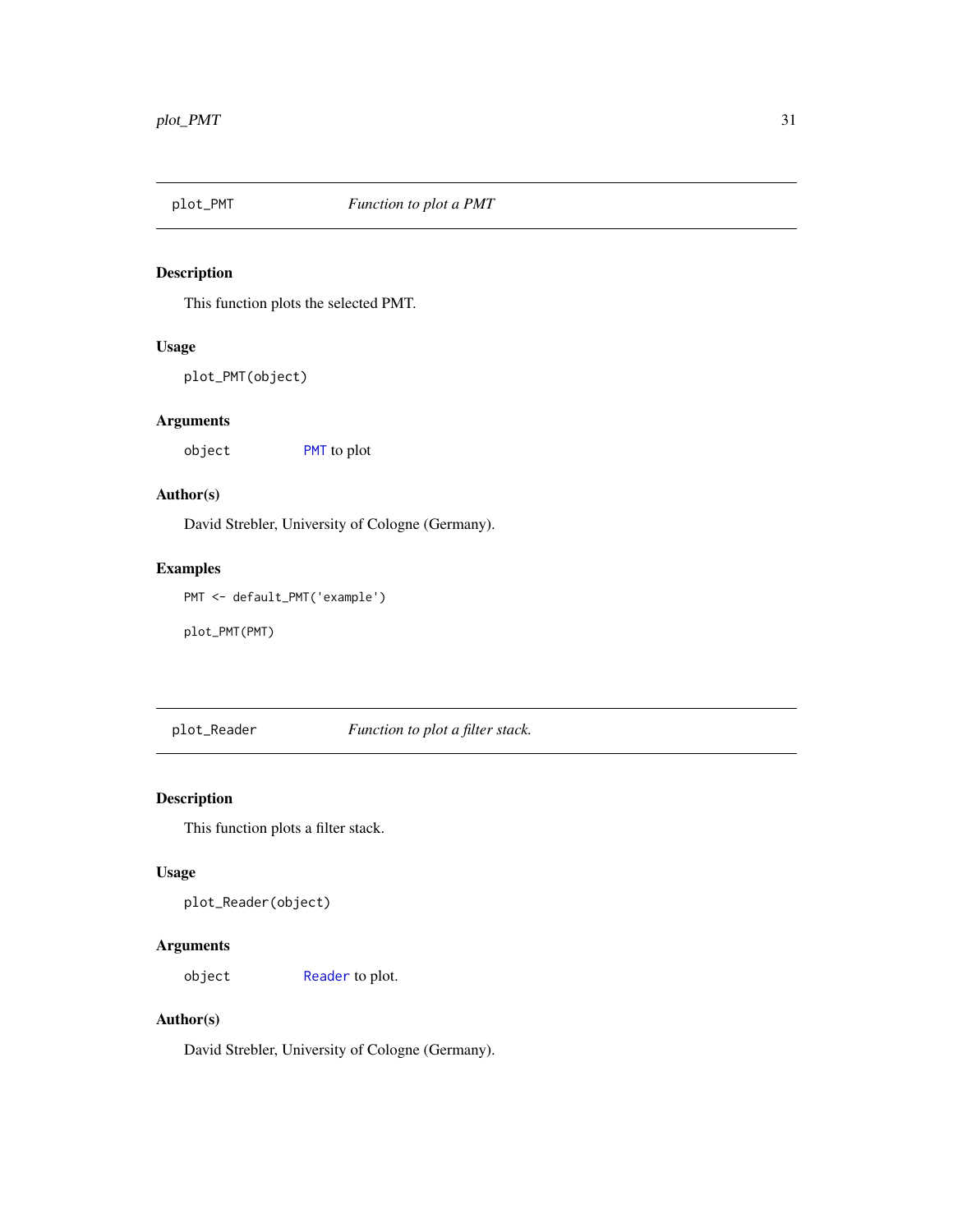## Examples

```
# Data
name <- 'example'
description <- 'example'
# Create reader components
filter <- default_Filters('example')
filterStack <- create_FilterStack(name, description, filter)
stimulation <- default_Stimulation('example')
PMT <- default_PMT('example')
reader <- create_Reader(name, description, stimulation, filterStack, PMT)
plot_Reader(reader)
```
plot\_Stimulation *Function to plot a Stimulation*

## Description

This function plots the selected Stimulation.

## Usage

```
plot_Stimulation(object)
```
## Arguments

object [Stimulation](#page-34-1) to plot

## Author(s)

David Strebler, University of Cologne (Germany).

## Examples

stimulation <- default\_Stimulation('example')

plot\_Stimulation(stimulation)

<span id="page-31-0"></span>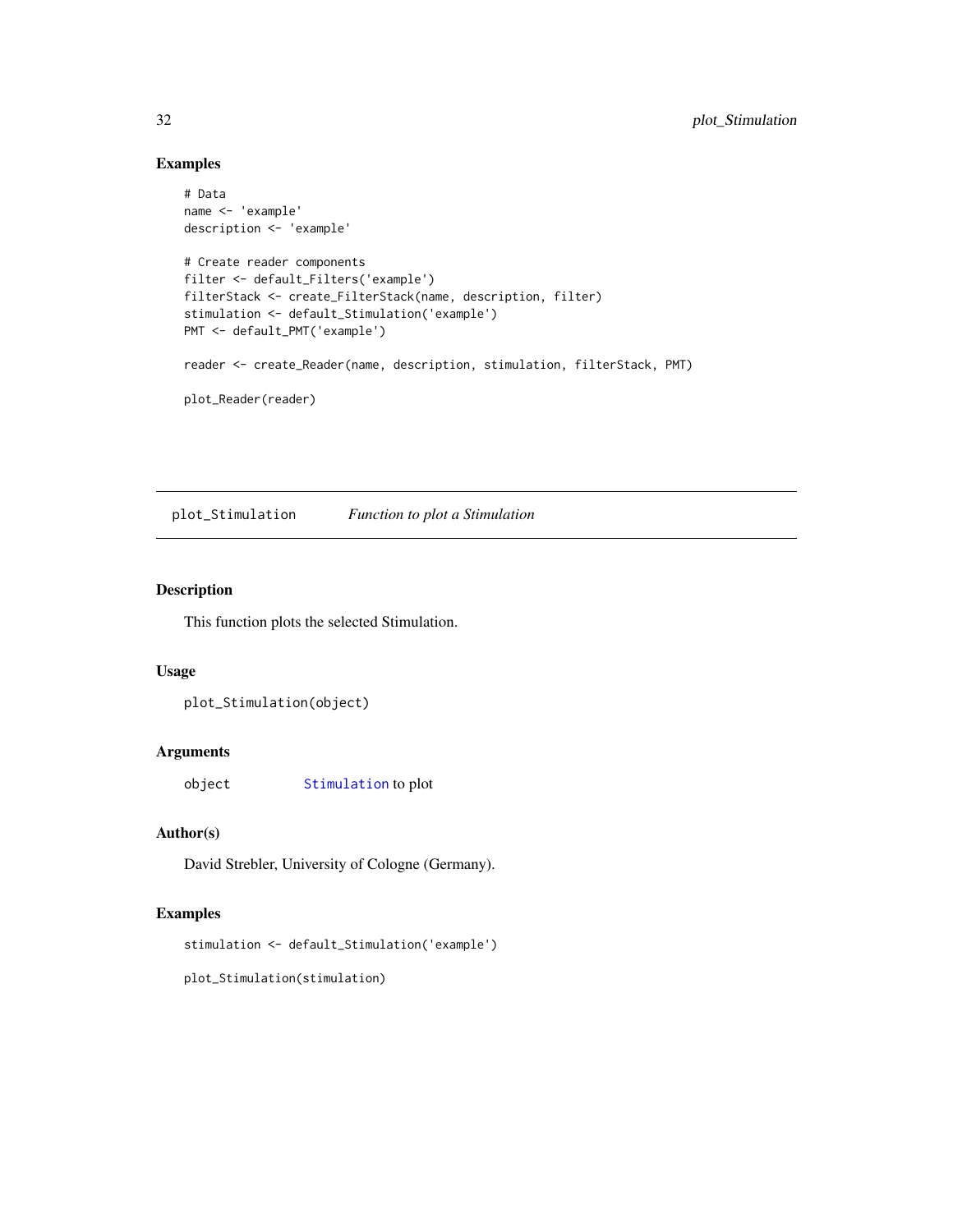<span id="page-32-1"></span><span id="page-32-0"></span>PMT-class *Class* PMT

## Description

Object class containing the properties of a photomultiplier tube (PMT).

Method setPMT

Method getPMT

## Usage

setPMT(name, description, efficiency)

## S4 method for signature 'character,character,matrix' setPMT(name, description, efficiency)

getPMT(object, ref)

## S4 method for signature 'PMT,character' getPMT(object, ref)

## Arguments

| name        | character: Name of the PMT                                                                                                                                                                   |
|-------------|----------------------------------------------------------------------------------------------------------------------------------------------------------------------------------------------|
| description | character: Description of the PMT                                                                                                                                                            |
| efficiency  | matrix: Quantum efficiency of the PMT. The first column contains the wave-<br>length $\lceil$ nm $\rceil$ and the second column the corresponding quantum efficiency $\lceil$ 0-1 $\rceil$ . |
| object      | PMT: PMT.                                                                                                                                                                                    |
| ref         | character: Material slot.                                                                                                                                                                    |

## Slots

name [character:](#page-0-0) Name of the PMT

description [character:](#page-0-0) Description of the PMT

efficiency [matrix:](#page-0-0) Quantum efficiency of the PMT. The first column contains the wavelength [nm] and the second column the corresponding quantum efficiency [0-1].

## Author(s)

David Strebler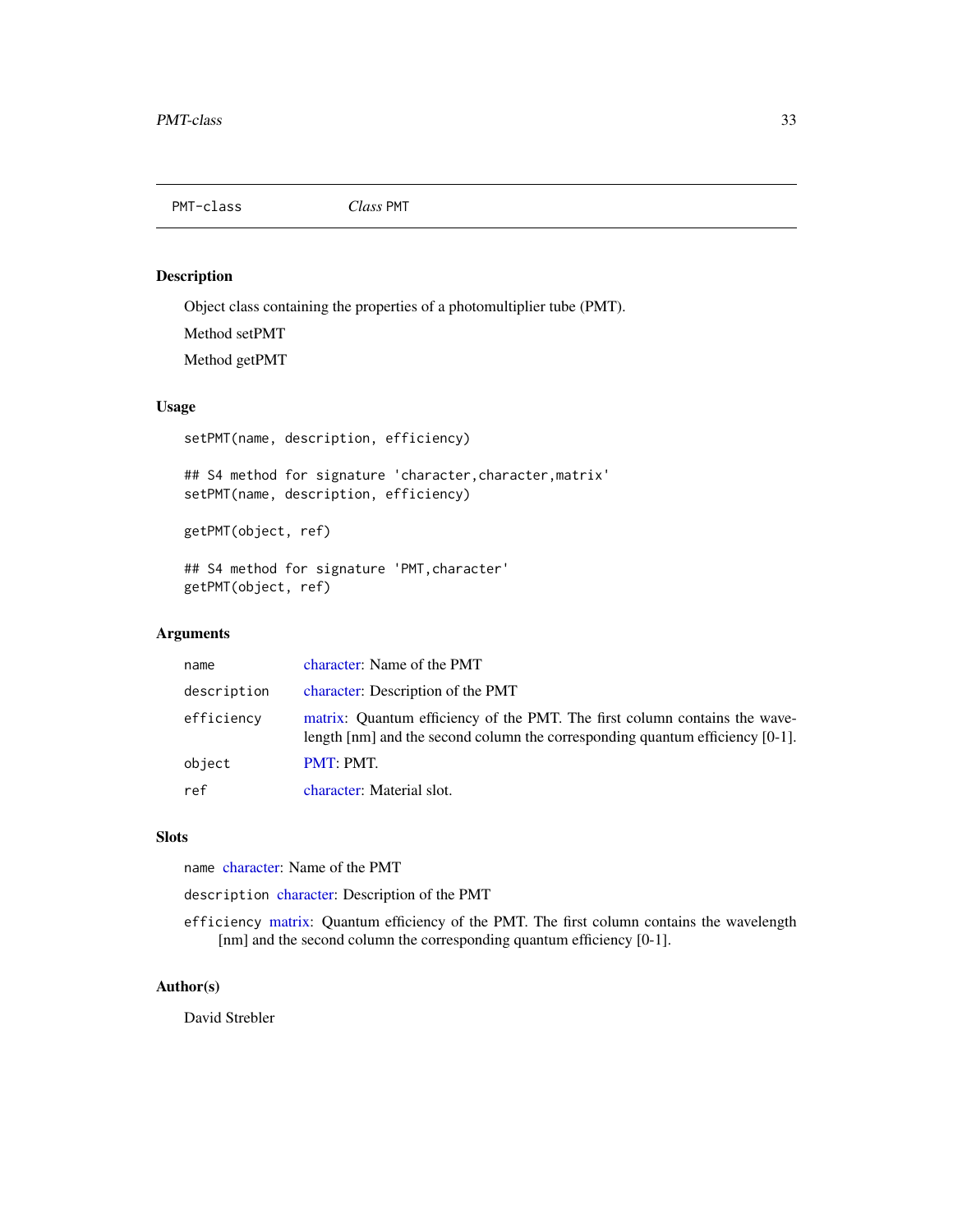<span id="page-33-1"></span><span id="page-33-0"></span>Reader-class *Class* Reader

#### Description

Object class containing the properties of aPhotomultiplier tube.

## Author(s)

David Strebler

remove\_Filter *Function to remove a filter from a stack*

## Description

This function removes a filter from a stack

## Usage

```
remove_Filter(object, filter)
```
## Arguments

| object | Filter Stack from which the filter has to be removed. |
|--------|-------------------------------------------------------|
| filter | Filter that has to be removed.                        |

#### Author(s)

David Strebler, University of Cologne (Germany).

#### Examples

```
#Create filterStack
name <- "example"
description <- "non realistic filterStack"
filters <- default_Filters(c('example','example2'))
filterStack <- create_FilterStack(name, description, filters)
plot_FilterStack(filterStack)
#Removal of the 2nd filter
filterStack <- remove_Filter(filterStack, filters[[2]])
plot_FilterStack(filterStack)
```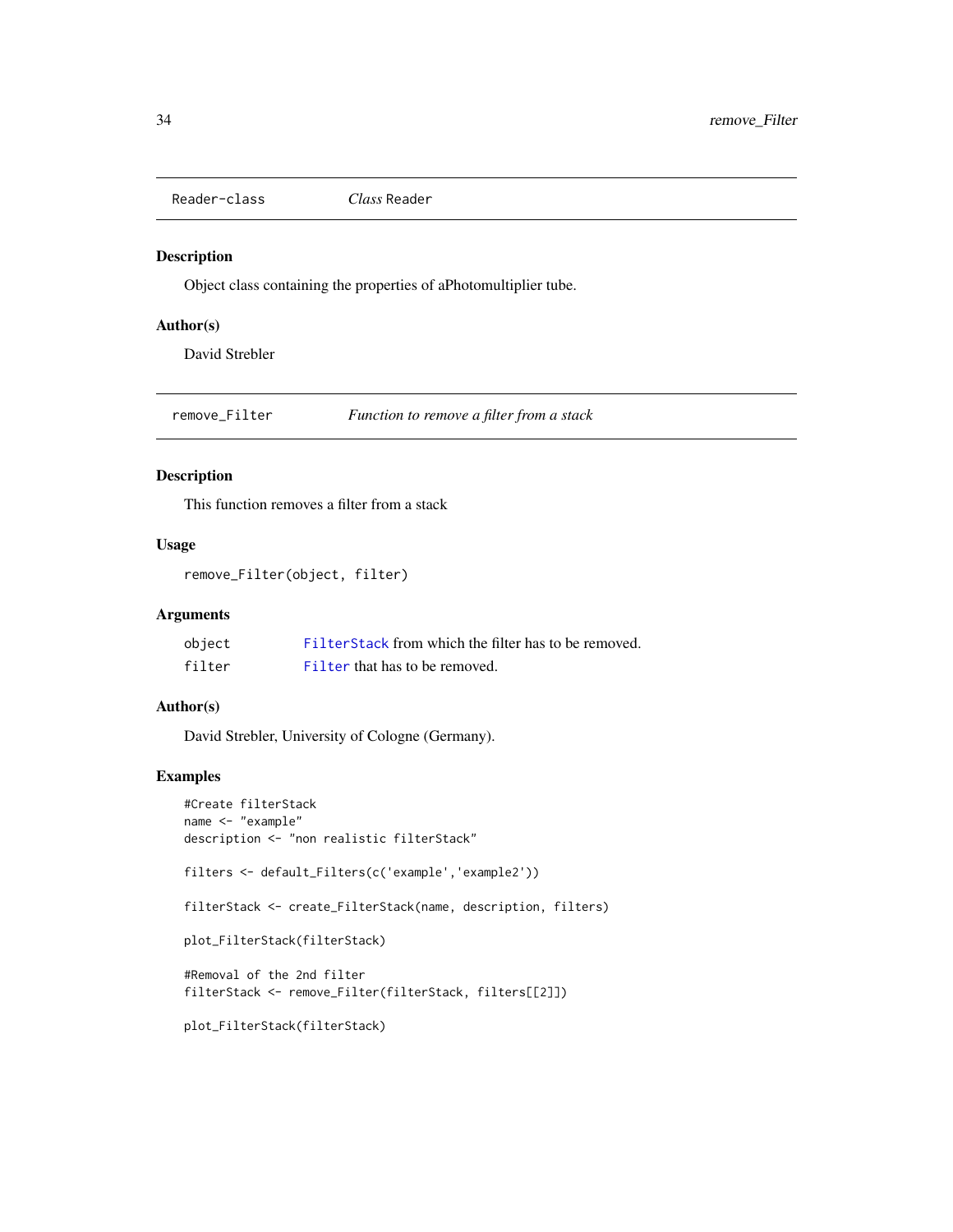## <span id="page-34-1"></span><span id="page-34-0"></span>Description

Class Stimulation contains the properties of a stimulation unit. Method setStimulation Method getStimulation

## Usage

```
setStimulation(name, description, type, emission)
## S4 method for signature 'character,character,character,matrix'
setStimulation(name,
 description, type, emission)
getStimulation(object, ref)
## S4 method for signature 'Stimulation,character'
getStimulation(object, ref)
```
#### Arguments

| name        | character: name of the stimulation unit.                                                                                                             |
|-------------|------------------------------------------------------------------------------------------------------------------------------------------------------|
| description | character: description of the stimulation unit.                                                                                                      |
| type        | character: type of the stimulation ('TL' or 'OSL').                                                                                                  |
| emission    | matrix: Emission spectra of the stimulation unit. The first column contains the<br>wavelength [nm] and the second the intensity of the signal [a.u]. |
| object      | Stimulation: Stimulation unit                                                                                                                        |
| ref         | character: Slot reference.                                                                                                                           |

## **Slots**

name [character:](#page-0-0) name of the stimulation unit.

description [character:](#page-0-0) description of the stimulation unit.

- type [character:](#page-0-0) type of the stimulation ('TL' or 'OSL').
- emission [matrix:](#page-0-0) Emission spectra of the stimulation unit. The first column contains the wavelength [nm] and the second the intensity of the signal [a.u].

#### Author(s)

David Strebler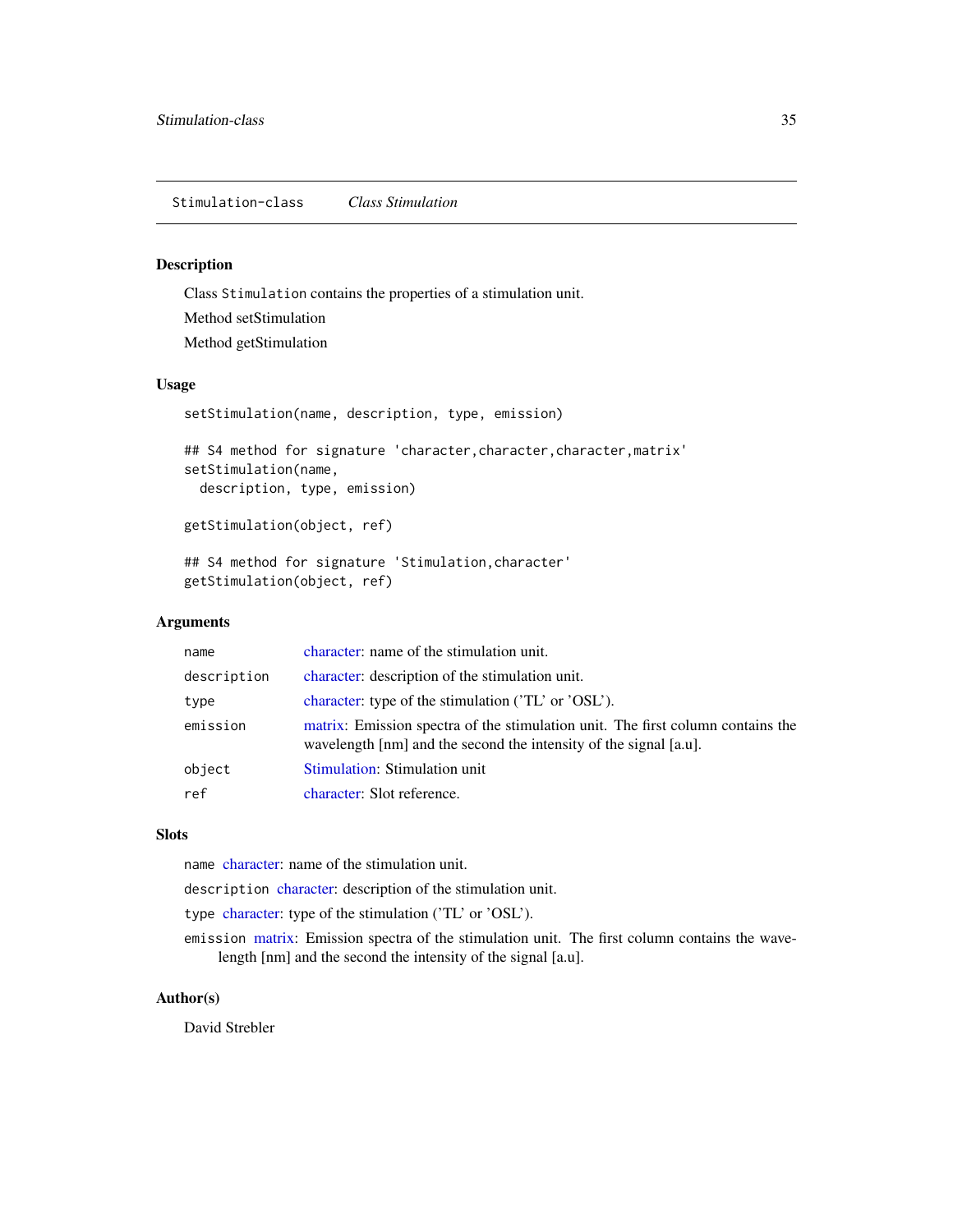# <span id="page-35-0"></span>**Index**

∗Topic classes Experiment-class, [17](#page-16-0) Filter-class, [22](#page-21-0) Material-class, [27](#page-26-0) PMT-class, [33](#page-32-0) Reader-class, [34](#page-33-0) ∗Topic package LumReader-package, [3](#page-2-0)

add\_Filter, [4](#page-3-0)

call\_ShinyLumReader, [5](#page-4-0) character, *[6](#page-5-0)[–9](#page-8-0)*, *[11](#page-10-0)[–28](#page-27-0)*, *[33](#page-32-0)*, *[35](#page-34-0)* combine\_Filters, [5](#page-4-0) create\_Experiment, [6](#page-5-0) create\_Filter, [7](#page-6-0) create\_FilterStack, [8](#page-7-0) create\_Material, [9](#page-8-0) create\_PMT, [11](#page-10-0) create\_Reader, [12](#page-11-0) create\_Stimulation, [13](#page-12-0)

default\_Filters, [14](#page-13-0) default\_Material, [15](#page-14-0) default\_PMT, [16](#page-15-0) default\_Stimulation, [16](#page-15-0)

Experiment, *[17](#page-16-0)*, *[28](#page-27-0)* Experiment-class, [17](#page-16-0) export\_Filter, [18](#page-17-0) export\_Material, [19](#page-18-0) export\_PMT, [20](#page-19-0) export\_Stimulation, [21](#page-20-0)

Filter, *[4,](#page-3-0) [5](#page-4-0)*, *[18](#page-17-0)*, *[22](#page-21-0)[–24](#page-23-0)*, *[29](#page-28-0)*, *[34](#page-33-0)* Filter-class, [22](#page-21-0) FilterStack, *[4](#page-3-0)*, *[23](#page-22-0)*, *[30](#page-29-0)*, *[34](#page-33-0)* FilterStack-class, [23](#page-22-0)

getExperiment *(*Experiment-class*)*, [17](#page-16-0)

getExperiment,Experiment,character-method *(*Experiment-class*)*, [17](#page-16-0) getExperiment,Experiment-method *(*Experiment-class*)*, [17](#page-16-0) getFilter *(*Filter-class*)*, [22](#page-21-0) getFilter,Filter,character-method *(*Filter-class*)*, [22](#page-21-0) getFilter,Filter-method *(*Filter-class*)*, [22](#page-21-0) getFilterStack *(*FilterStack-class*)*, [23](#page-22-0) getFilterStack,FilterStack,character-method *(*FilterStack-class*)*, [23](#page-22-0) getFilterStack,Material-method *(*FilterStack-class*)*, [23](#page-22-0) getMaterial *(*Material-class*)*, [27](#page-26-0) getMaterial, Material, character-method *(*Material-class*)*, [27](#page-26-0) getMaterial,Material-method *(*Material-class*)*, [27](#page-26-0) getPMT *(*PMT-class*)*, [33](#page-32-0) getPMT,PMT,character-method *(*PMT-class*)*, [33](#page-32-0) getPMT,PMT-method *(*PMT-class*)*, [33](#page-32-0) getReader,Reader-method *(*Reader-class*)*, [34](#page-33-0) getStimulation *(*Stimulation-class*)*, [35](#page-34-0) getStimulation,Stimulation,character-method *(*Stimulation-class*)*, [35](#page-34-0) getStimulation,Stimulation-method *(*Stimulation-class*)*, [35](#page-34-0) import\_Filter, [24](#page-23-0)

import\_Material, [25](#page-24-0) import\_PMT, [25](#page-24-0) import\_Stimulation, [26](#page-25-0)

list, *[8](#page-7-0)*, *[23,](#page-22-0) [24](#page-23-0)* LumReader *(*LumReader-package*)*, [3](#page-2-0) LumReader-package, [3](#page-2-0)

Material, *[6](#page-5-0)*, *[18,](#page-17-0) [19](#page-18-0)*, *[25](#page-24-0)*, *[27](#page-26-0)*, *[30](#page-29-0)*